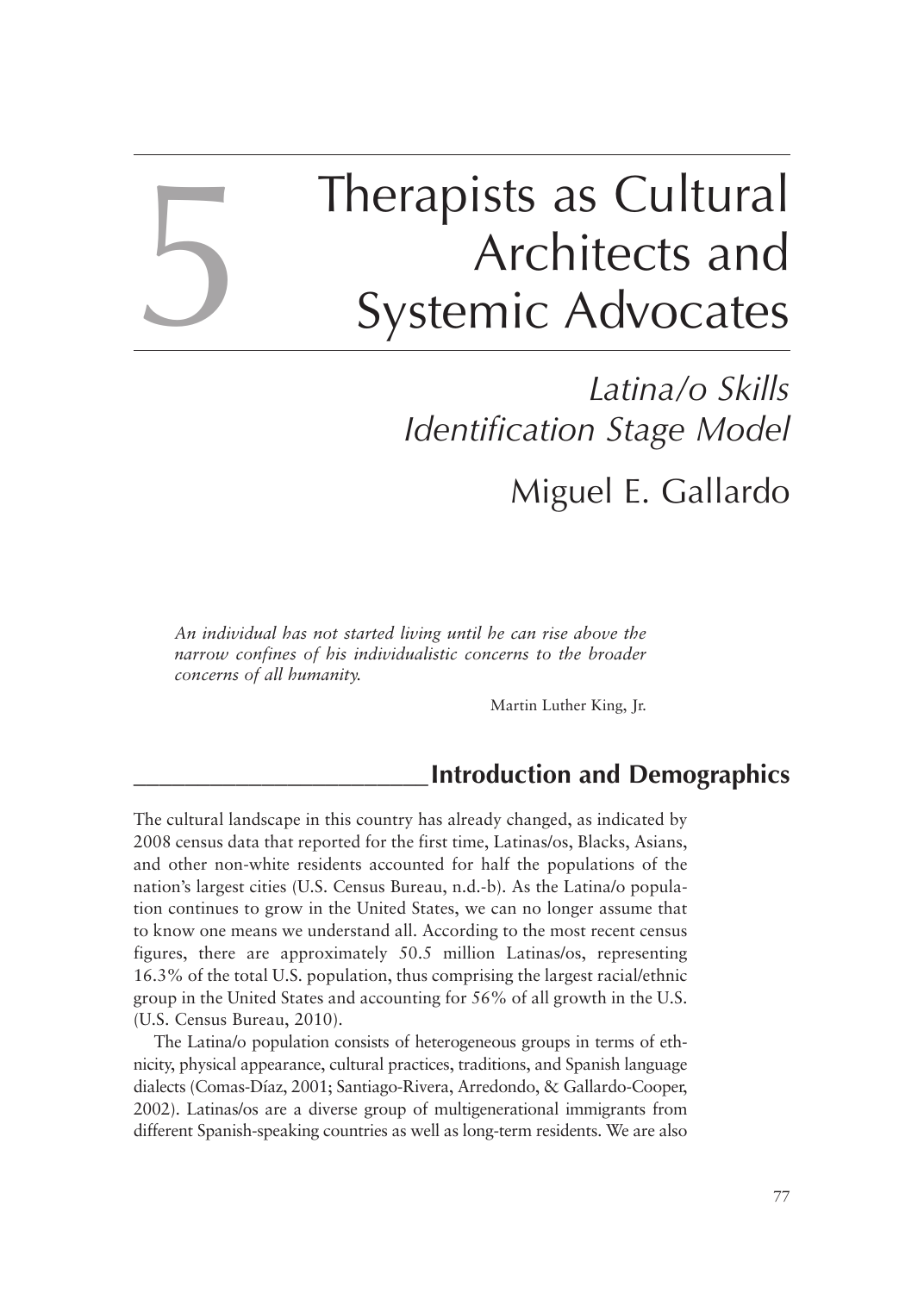very diverse in terms of national origin, level of acculturation, length of residency in the United States, socioeconomic status (SES), and other demographic variables. In many Latin American countries, there are at least three major groups: (1) the indigenous groups that may still speak their native languages and have beliefs and traditions from their native cultures; (2) a large mestizo group, which is a mixture between the indigenous and the Spanish blood and culture; and (3) the "pure" descendants of the Spanish colonizers (Falicov, 1998). In addition to these three groups, one can often find a smaller number of descendants from other countries in Western and Eastern Europe and an even smaller number of immigrants from the Middle and Far East. The diversity within Latina/o cultures is vast, but although the culture continues to evolve and diversify within, most Latinas/os continue to have some fundamental core values that transcend all groups. More important, although it is critical to examine the psychology of Latina/o subgroups in order to understand both similarities and differences, for the purposes of this chapter, an introduction and overview to the Latina/o population will be examined utilizing some of the cultural characteristics that are common to the various Latina/o subgroups. Additionally, self-identification and terminology are rooted in geographic and regional locations throughout the United States and will be discussed within this context.

#### **Terminology**

The frequently used term "Hispanic" was imposed by the U.S. Census Bureau as a pan-ethnic or umbrella term that emphasizes white European colonial heritage while excluding the indigenous, slave, mestizo, and non-European and non-Spanish-speaking heritages (Delgado-Romero, Galvan, Hunter, & Torres, 2008). This is a term that has been used to describe Mexican, Cuban, Central, South, and Puerto Rican Americans, and it has been rejected by some as a designation imposed from the outside (Albert, 1996). The gender-appropriate Latina/o is often, and more frequently, used within and outside the social sciences as a "culturally inclusive" (although there is still much debate about this term as well) umbrella term that emphasizes roots in Latin American countries of origin. The term Latina/o is considered to include, as an example, Brazilians, who were conquered by the Portuguese and are therefore not Hispanic (Delgado-Romero et al., 2008). As was stated, preferences for terminology associated with self-identification can also be regional. For example, the term Chicana/o, used in the Western region of the United States, was coined as a means of self-identification for U.S.-born Americans of Mexican descent, and it is associated with the sociopolitical and civil rights movements of the late 1960s, thus connoting an important political awareness reflective of resistance, defiance, and ethnic pride (Gallardo, 2006). Similarly, other Latinas/os may simply identify as Cuban, Puerto Rican, Colombian, and so on. La Raza is another term that Latinas/os have identified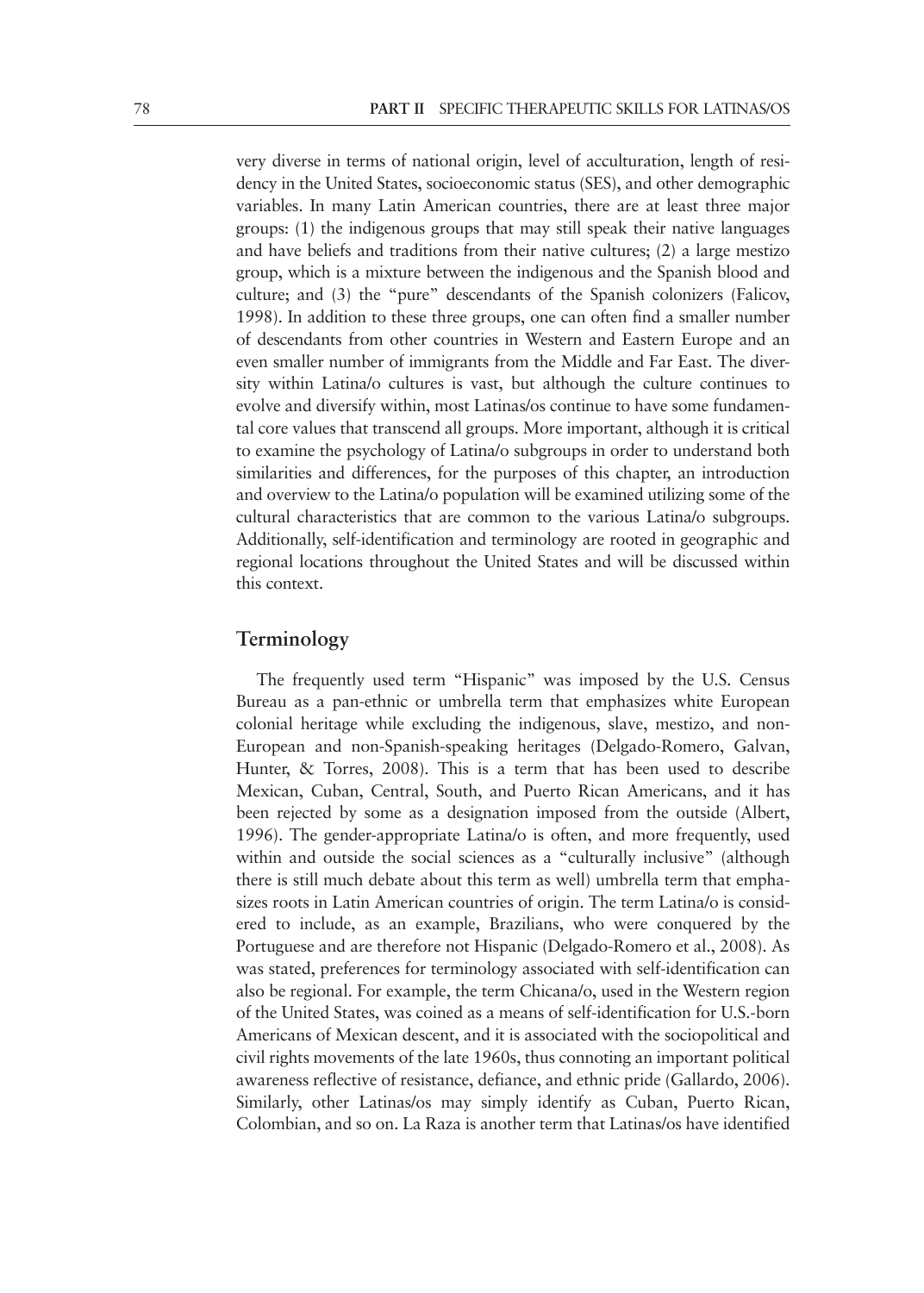with and traditionally used as a reference to "the people." For the purposes of this chapter, the umbrella term Latina/o will be used to encompass the breadth and depth of this group in the United States.

## **Latina/o Cultural and \_\_\_\_\_\_\_\_\_\_\_\_\_\_\_\_\_\_\_\_\_\_\_\_\_Environmental Considerations**

The cultural characteristics/assumptions below are not intended to be exhaustive, but more an outline by which therapists can begin to understand and conceptualize Latina/o culture and specific lived experiences. The chapter's primary focus is on helping practitioners develop culturally responsive interventions, rather than discussing cultural characteristics that can be found in most other areas of the literature.

It has been highlighted in the literature on resiliency and protective factors with Latinas/os that cultural values remain a consistent source of protective factors in the development of resiliency (German, Gonzalez, & Dumka, 2009; Holleran & Waller, 2003; Parra-Cardona, Bulock, Imig, Villarruel, & Gold, 2006). Various groups of Latinas/os differ in cultural characteristics as well as immigration status and history, socioeconomic level, and racial/ethnic makeup, and as McNeill et al. (2001) have noted, it can be problematic to assume that all Latinas/os share similar psychological issues and responses. For example, the fusion and cross-influence of Native American and European cultures results in a culture that is unique to Mexicans and descendants of Mexican people, as does the amalgamation of the Spanish and African in Afro-Cuban culture, which influences beliefs and worldviews. Latina/o cultures are further influenced by residency in the United States, immigrant or generational status, pressures to acculturate or assimilate to the dominant culture, and level of ethnic identification. In addition, in any discussion of cultural or ethnic characteristics, it is important to acknowledge that we can only speak in terms of generalities and that many within-group differences related to ethnic identity and behavior vary across levels of generation, socioeconomic status, and acculturation (McNeill et al., 2001). With these qualifications in mind, it is important for clinicians to be aware of some primary Latina/o cultural attributes, especially in regard to family structure and interpersonal relationships.

#### **Connectedness as Identity**

Many Latina/o families and individuals are best described as demonstrating the values of allocentrism or collectivism, emphasizing the needs and objectives of the in-group, as opposed to individualistic needs and values (Marín & Marín, 1991), characteristics central to other Latina/o groups but different from Anglo-American culture (Albert, 1996). Other commonalities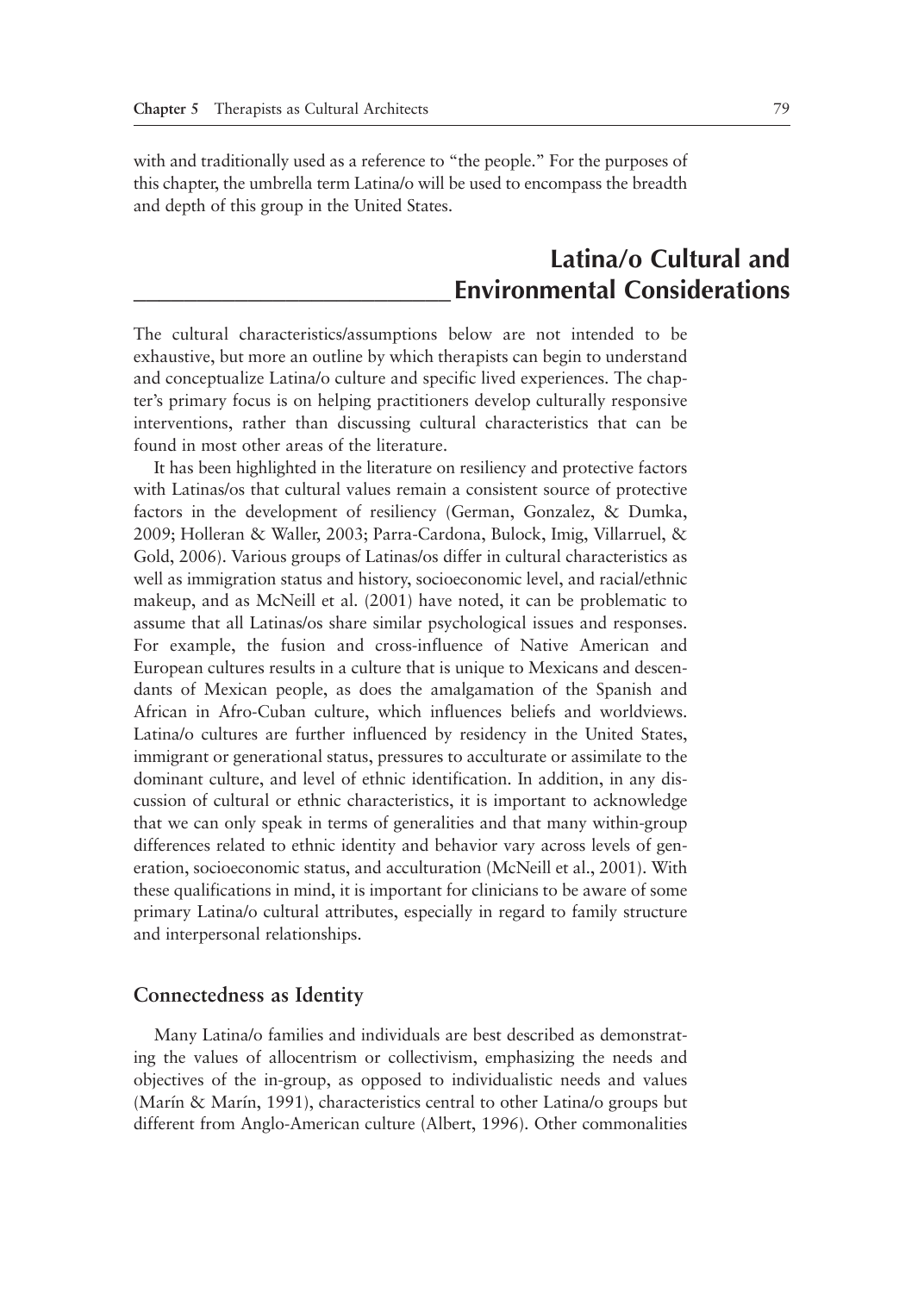include the concept of familismo or family interdependence, which involves extended family members sharing such parenting tasks as nurturing and disciplining children, financial responsibilities, and problem solving (Falicov, 1998). This interdependence extends to family obligations of emotional and financial support, mutual generosity, and intimacy or personal involvement with others, as the needs of the family are always prioritized over the needs of the individual. Pride in the dignity of the family is a fundamental value (Delgado-Romero et al., 2008; Gallardo & Paoliello, 2008; Organista, 2006; M. E. Ruiz, 2007). For example, Parra-Cardona et al. (2006) conducted qualitative interviews with migrant farm workers of Mexican origin and found that despite inconsistent living arrangements and financial instability, these individuals found comfort in estando todos juntos (being all together) and working to provide for their families. The authors noted that the role of family and community for these farm workers served as a buffer to many of the environmental barriers of racism and discrimination they experienced. Holleran and Waller (2003) also conducted ethnographic interviews with Chicanos and found that for adolescents and young adults, the cultural value of familismo served as a protective factor from discriminatory environments, gang activity, and high-risk behaviors. Recent research on familismo links this cultural characteristic to more positive well-being (Rodriguez, Mira, Paez, & Myers, 2007), as a buffer against psychological distress, and to enhancement of emotional well-being during many phases in life (Fuligni & Pedersen, 2002; Gil, Wagner, & Vega, 2000; M. E. Ruiz, 2007).

The investigation by Parra-Cardona et al. (2006) also noted the importance of personalismo for these Mexican farm workers. Many Latina/o relationships are guided by the concept of personalismo, or the tendency to prefer personal, although not necessarily informal, contacts over impersonal or institutional ones. Falicov (1998) states that personalismo signifies the development of meaningful interpersonal relationships in a variety of contexts. Additionally, respeto (respect) governs all family relationships as well as interpersonal relationships outside of the family and dictates appropriate deferential behavior toward others on the basis of age, socioeconomic position, gender, and authority status. Confianza is the trust needed to develop interpersonal and professional relationships. Jenkins and Cofresi (1998) found that confianza was an important variable in the development of interpersonal social networks for Latinas and that a loss of confianza in these relationships led to the development of mental and emotional concerns for these women. It is clear that for many Latina/o individuals and families, family, trust, and meaningful interpersonal relationships serve as protective factors.

#### **Religion and Spirituality**

Additionally, the role of spiritual and religious beliefs within Latina/o culture, and in one's connectedness to the larger world and in the development of one's worldview, needs to be considered because these beliefs can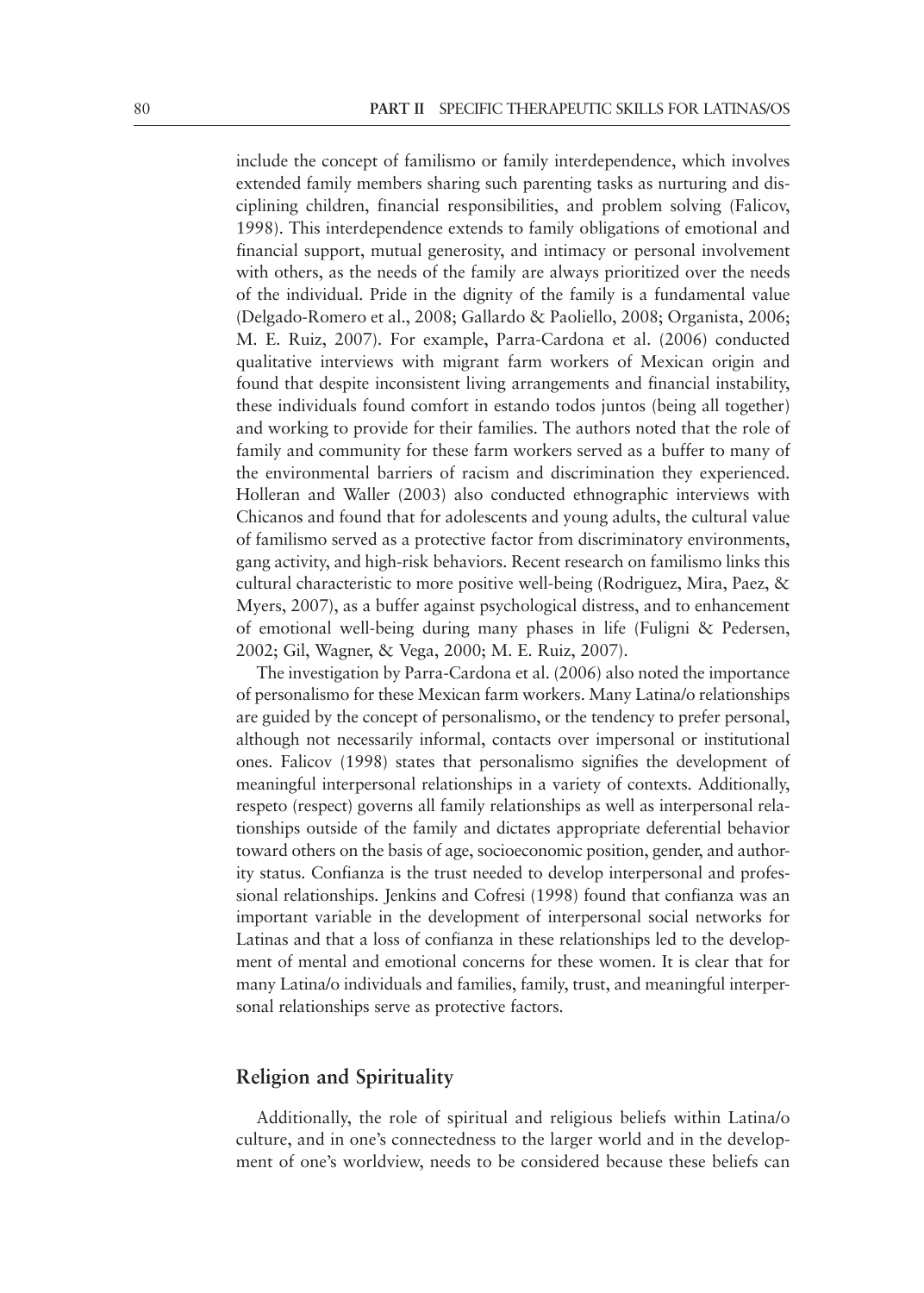be a particular source of healthy development and a protective factor for many Latinas/os (Comas-Díaz, 2006; McNeill & Cervantes, 2008). Spirituality and religion can be the guiding force that sustains healthy development and also provide clarification to unanswered questions and life dilemmas. Catholicism is prevalent among Latina/o groups and can provide spiritual guidance, especially in promoting the values of enduring human suffering and practicing self-denial. According to Espinosa, Elizondo, and Miranda (2003), 70% of Latinas/os are Catholic; 23% are Protestant or "other Christian"; 37% identify as "born-again" or evangelical; 1% identify with a world religion such as Buddhism, Islam, or Judaism; and .37% identify as atheist or agnostic. Many Latinas/os also practice other indigenous forms of spiritual rituals and cultural practices (Altarriba, 1998; Gielen, Fish, & Draguns, 2004; McNeill & Cervantes, 2008). The influence of the Catholic Church may also be seen in parents' preferences for children's attendance at parochial schools or a Catholic college. Churches in a barrio (neighborhood) may also serve a variety of public and community functions that build community and resiliency. Holleran and Waller (2003) found that religiosidad acted as a protective factor for the Chicanas/os with whom they conducted ethnographic interviews. In their study, Mexican-Catholic traditions were supported by the community and family and served as protection from high-risk activities in the barrio.

For many Latinas/os, folk beliefs may coexist with both mainstream religious and medical practices. An example of this is the belief in curanderismo (folk healing), which is rooted in Mexican culture and which can be classified as a popular syncretism of indigenous and Catholic beliefs. Curanderas/os (folk healers) are consulted for many problems involving both medical and psychological components, which may require the use of herbal treatments as well as prayer to Catholic saints. The curandera/o is believed to have supernatural powers that are a "gift from God" as she or he attempts to restore balance or harmony, perhaps even involving the family or community in treatment. Professional curanderas/os may diagnose and treat physical ailments (e.g., diabetes), social/interpersonal problems (e.g., marital conflicts), or psychological disturbances (e.g., depression). Susto (fright or spirit loss), mal de ojo (evil eye caused by envy), and empacho (indigestion) are common ailments treated through curanderismo (Ortiz, Davis, & McNeill, 2008; Trotter & Chavira, 1997). Similar spiritual traditions such as Santería and Espiritismo, which exist within Cuban and Puerto Rican communities respectively, provide guidance and support for many, especially those without access to conventional psychological and medical services (see McNeill & Cervantes, 2008).

Additionally, the interpretation of Latinas/os' spiritual and religious beliefs and practices from a dominant cultural perspective has often resulted in equating a religious/spiritual Latina/o worldview with having no control over one's life or being fatalistic. As with any stereotype, this interpretation may be a reality for some Latinas/os. However, for most, the idea of maintaining a sense of control in their own life is widespread and often serves as a buffer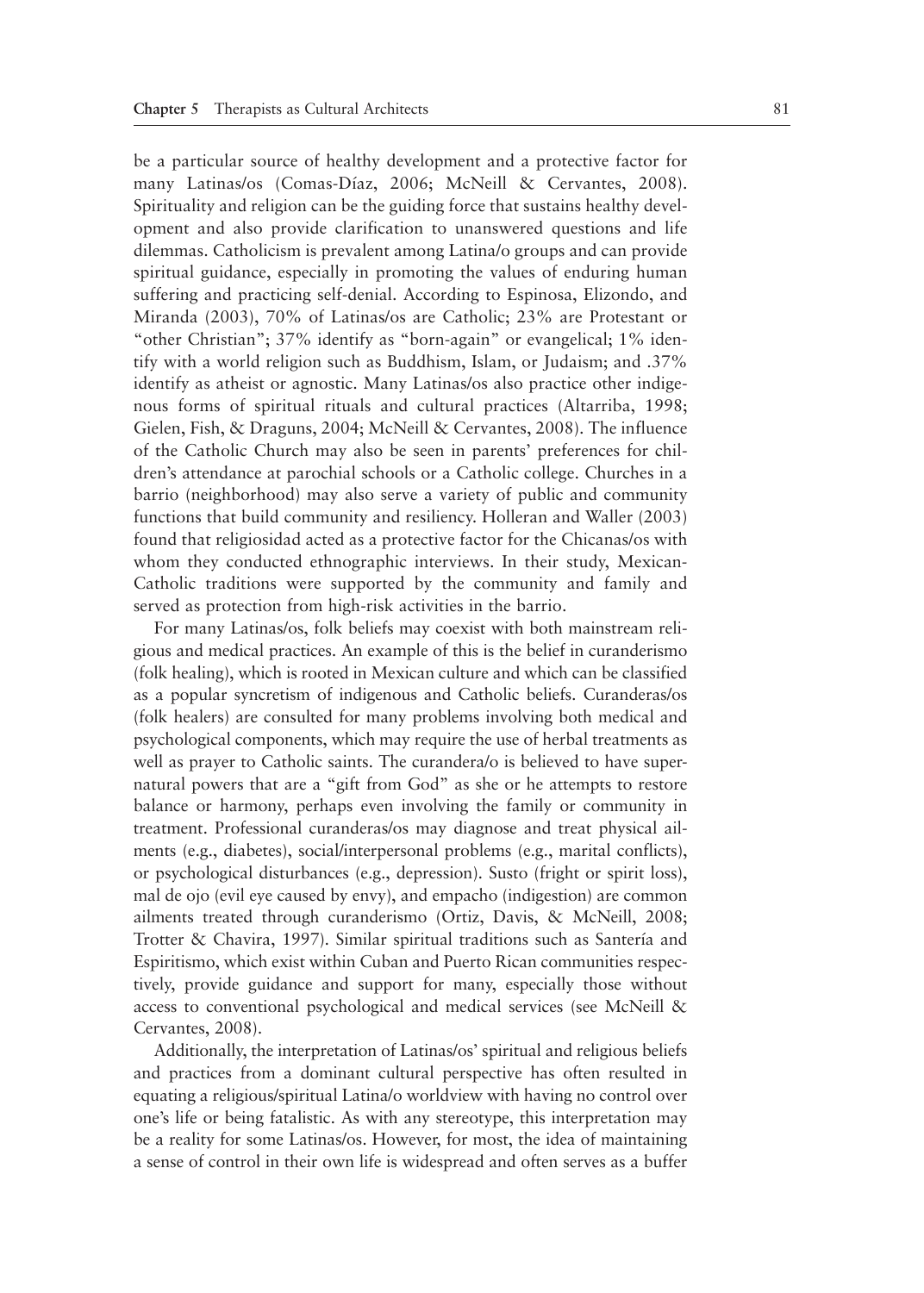to the more social and environmental aspects of their life over which they have little to no control. Valuing spirituality and religion in one's life should not be mistaken for a loss of control over one's life. Although some Latinas/os believe that their control begins and ends with the Divine power, some may believe simultaneously in the Divine gift of free will. The statement Si Dios quiere ("If God wants it . . . it will happen") has become a statement that many outside Latina/o culture have associated with Latinas/os having no personal control. It is important that we begin to move beyond this narrowly defined explanation to a more accurate description, which includes a more expansive way of defining a Latina/o spiritual/religious worldview. The ways in which Latinas/os live their life are more consistent with "knowing thyself," which translates into knowing one's capabilities as well as limitations, which can serve as protective factors in the development of resiliency. Ultimately, what this enforces for Latinas/os is a sense of trust that no matter what occurs, life will unfold the way it needs to. The Spanish dicho (saying), No hay mal que por bien no venga ("There is nothing bad from which good does not occur") defines the lived realities for many Latinas/os.

#### **Immigration**

As you reflect on your own assumptions, biases, and belief systems, Deaux (2006) suggests that you reflect on three critical questions: (1) What does the immigrant bring? (2) What does the immigrant encounter? and (3) What does the immigrant do? If, upon reflection, your initial responses to these three questions reflect negativity or misguided or narrowly defined concepts, without recognizing the strengths and sources of resilience and overall contributions of Latina/o immigrants, then it is essential that you continue to seek further education and experiences and reflect critically on how your limitations negatively impact your current views and your ability to culturally respond therapeutically, and may lead to the perpetuation of social policies that collectively impact those who have the least power and no voice in society.

Latina/o immigrants are also incredibly diverse. In fact, Alegria, Shrout et al. (2007) found differences between Latina/o subgroups and the prevalence of psychiatric disorders among Latinas/os in the United States Some of the findings from this study indicated that time of immigration to the United States, whether before the age of six or after, accounted for differences in psychiatric disorders between various Latina/o sub-ethnic groups. For example, Mexican immigrants who arrive in the United States. after age six demonstrated a lower risk of depressive disorders than those Mexican individuals who arrived prior to age six or who were born in the United States. Additionally, in comparison to Mexican individuals who immigrated prior to age six or who were born in the United States, Cubans who immigrated prior to age six or who were born in the United States differed in their levels of perceived discrimination, believed they lived in safer neighborhoods, and endured less family conflict, which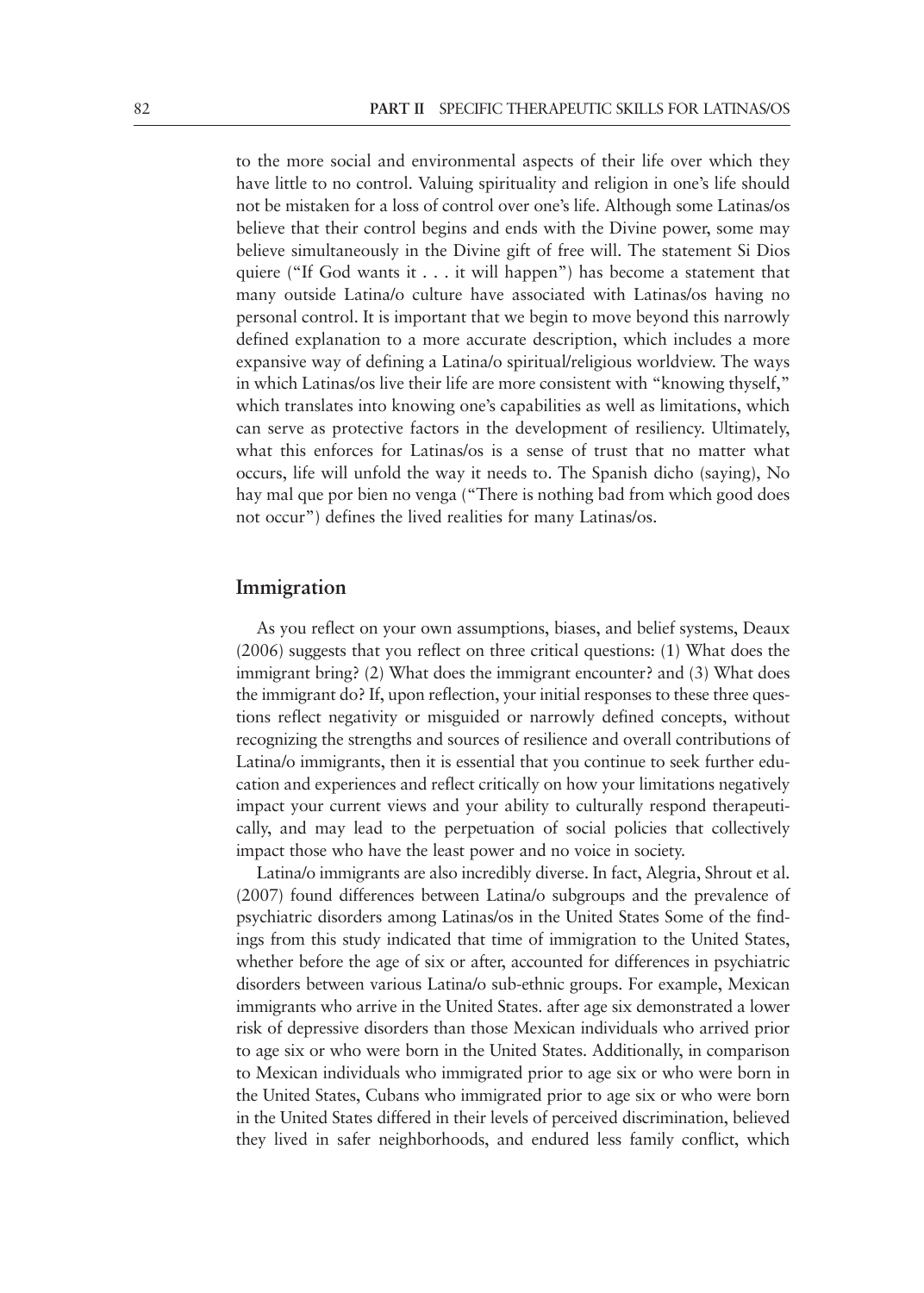contributed to decreased prevalence of depressive disorders. The findings of this study help us begin to separate unique differences between Latina/o immigrants in the United States, rather than label all immigration experiences the same.

Voluntary versus involuntary immigration status (Ogbu & Simons, 1998) is an important distinction for practitioners to understand, given the sociopolitical and sociocultural impact this has on adjustment, acceptance, and adaptation to U.S. culture. Voluntary immigrants are those individuals who voluntarily engage in intercultural contact. This group consists of some immigrant groups, sojourners, and various ethnocultural groups. Involuntary immigrants are those individuals who have been forced by necessity into involuntary interactions as a result of war, genocide, poverty, and political instability, to name a few. This would include refugees, asylum seekers, indigenous peoples (Ward, 2008), and Cuban immigrants who fled to the United States during the Castro regime. Similarly, the rights and privileges of Puerto Ricans who live in Puerto Rico, who many argue have voluntary status to and from the United States given Puerto Rico's status as a U.S. territory, are limited due to political and economic ambiguity and U.S. influence. Alegria, Mulvaney-Day et al. (2007) found that foreign-born nativity is protective for some Latina/o groups (i.e., Mexicans) but not for others (i.e., Puerto Ricans). Differentiating immigration history, reasons for immigration, and issues such as mobility (one's ability to freely travel back and forth from country of origin), permanence (temporarily here in the United States vs. permanent resident), and voluntariness are critical. These distinctions become important as we shift to a U.S. cultural context and the impact the individual's/family's journey has on their cultural and social status here in the United States.

A discussion of immigration would be incomplete without discussing social status and social policy. Social stratification in the United States has direct implications on immigrant status and any resultant psychological challenges and barriers immigrants might experience. How we situate Latina/o communities in U.S. society based on power and wealth impacts Latina/o immigrants in a multitude of ways. As we consider culturally responding to the needs of these communities, it is important that we consider an ecological framework (Bronfenbrenner, 1977, 1979). Falicov (2007) identifies immigrants who arrived after 1965 as *economic immigrants* whose transnational context needs to be understood within an ecological framework consisting of expanded meanings of family, community, and culture, while considering the cultural and sociopolitical contexts. In taking into account an ecological perspective, we begin to expand our understanding of how to best respond to and respect immigrants from diverse backgrounds. In adapting Bronfenbrenner's ecological model, we can conceptualize the immigrant experience on three different levels: the micro, meso, and macro. According to Deaux (2006), at the micro level are the individual immigrant's "attitudes, values, expectations, identities, motivations and memories" (p. 5). The meso level includes "intergroup attitudes and behaviors, stereotypes, and social networks" (p. 5). The macro level includes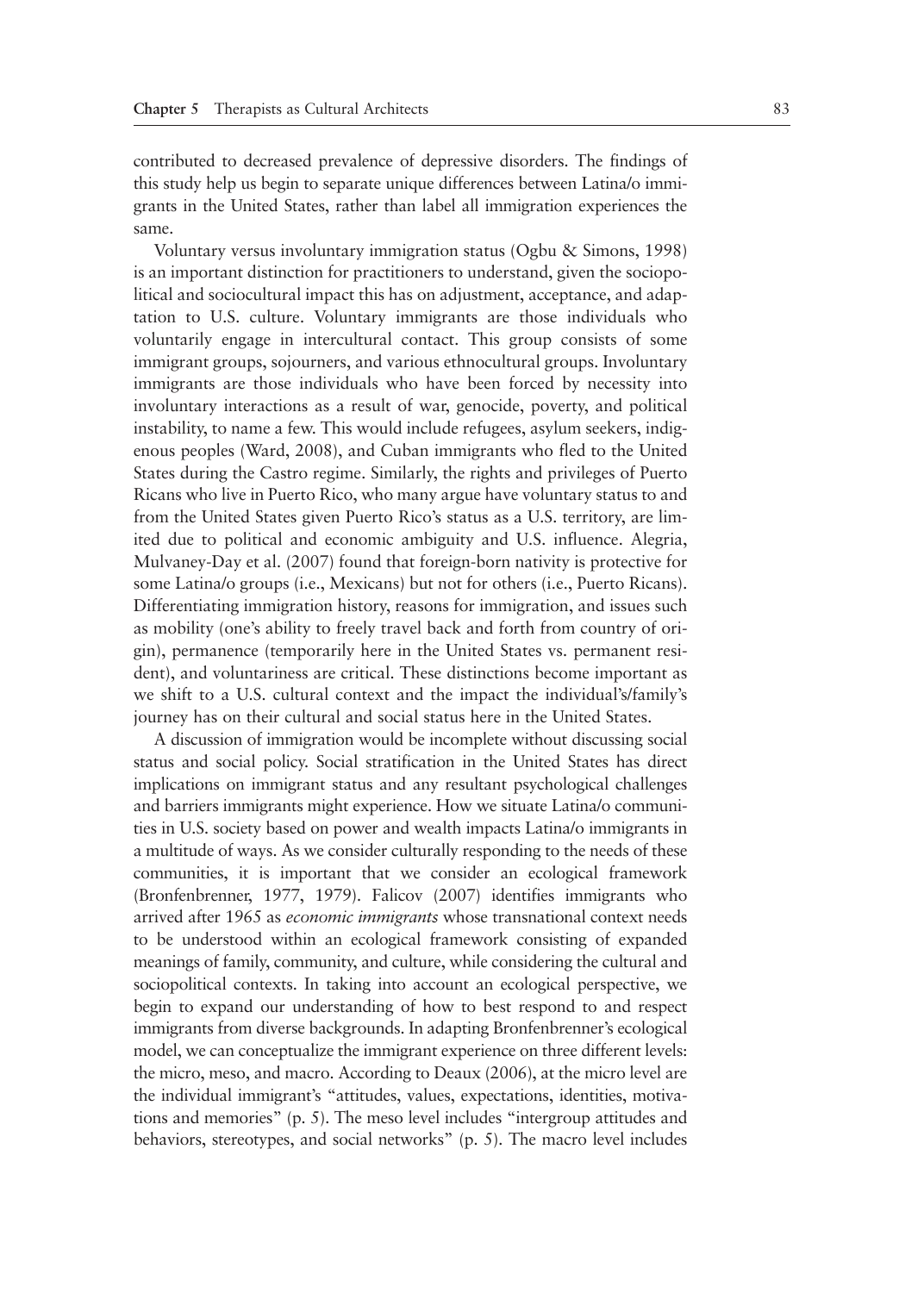immigration policy and law. In comparing U.S. immigration policies to Canada's, Deaux found that one notable difference between the United States and Canada is the adoption of the "mosaic" metaphor by Canadians to describe immigration, as a opposed to the "melting pot" metaphor widely adopted in the United States. The social context can influence the risk for psychiatric disorders. Living in unsafe neighborhoods, ethnic discrimination, and perceptions of low social status all play an important role in the increased risk for psychological challenges among many Latinas/os. Additionally, outcomes of macro-level social policy influences include the fears of the children of immigrants, who worry that their parents will be deported.

The immigration process is ongoing for most families. Symptoms such as depression, anxiety, psychosomatic illnesses, and behavior problems can appear at any time for family members, including at the time of departure, during the migration process, at the time of a life-cycle event (death, divorce), or during reunions with separated family members (Falicov, 1998), and when women may be raped and sexually assaulted. Additionally, the pre-migration trauma and the impact this has on the development of psychological challenges, particularly for involuntary immigrants, is important to understand (Bemak & Chi-Yung Chung, 2008). Suarez-Orozco, Todorova, and Louie (2002) found that children who were separated from their parents during the immigration process were more likely to report depressive symptoms than children who were not. The process of serial migration, or the "step-wise" manner (Hondagneu-Sotelo, 1992) in which families migrate, can have detrimental effects on both the children and parents. It is not uncommon for one parent to immigrate first, leaving the other parent and children behind, or for both parents to immigrate first, leaving children with grandparents or extended family. Consequently, children may leave their country of origin together with parents or leave separately, depending on the circumstances of the family and country of origin. This process could take months to years before all family members are reunited. A consequence of this process is that family relationships can become strained, some siblings may be more acculturated to U.S. society than others, and conflict may arise if there are intergenerational differences between parents and children. Gender roles may also shift, resulting in conflict between the parents (Hondagneu-Sotelo, 1992). All these factors are important considerations when working therapeutically with immigrant communities. Nothing is more important than our ability to see the immigrant as a human being first and foremost and not as the culmination of our individual and societal fears and unwillingness to see the connections we all share (Gallardo, 2010). Deaux (2006) states that "the trend over the past forty years in the United States has been toward diminished support for immigration" (p. 43). She gives two salient reasons for negative attitudes toward immigration: perceived economic threats and beliefs in a status hierarchy. It is the development of negative attitudes, driven by fear, that has led to increased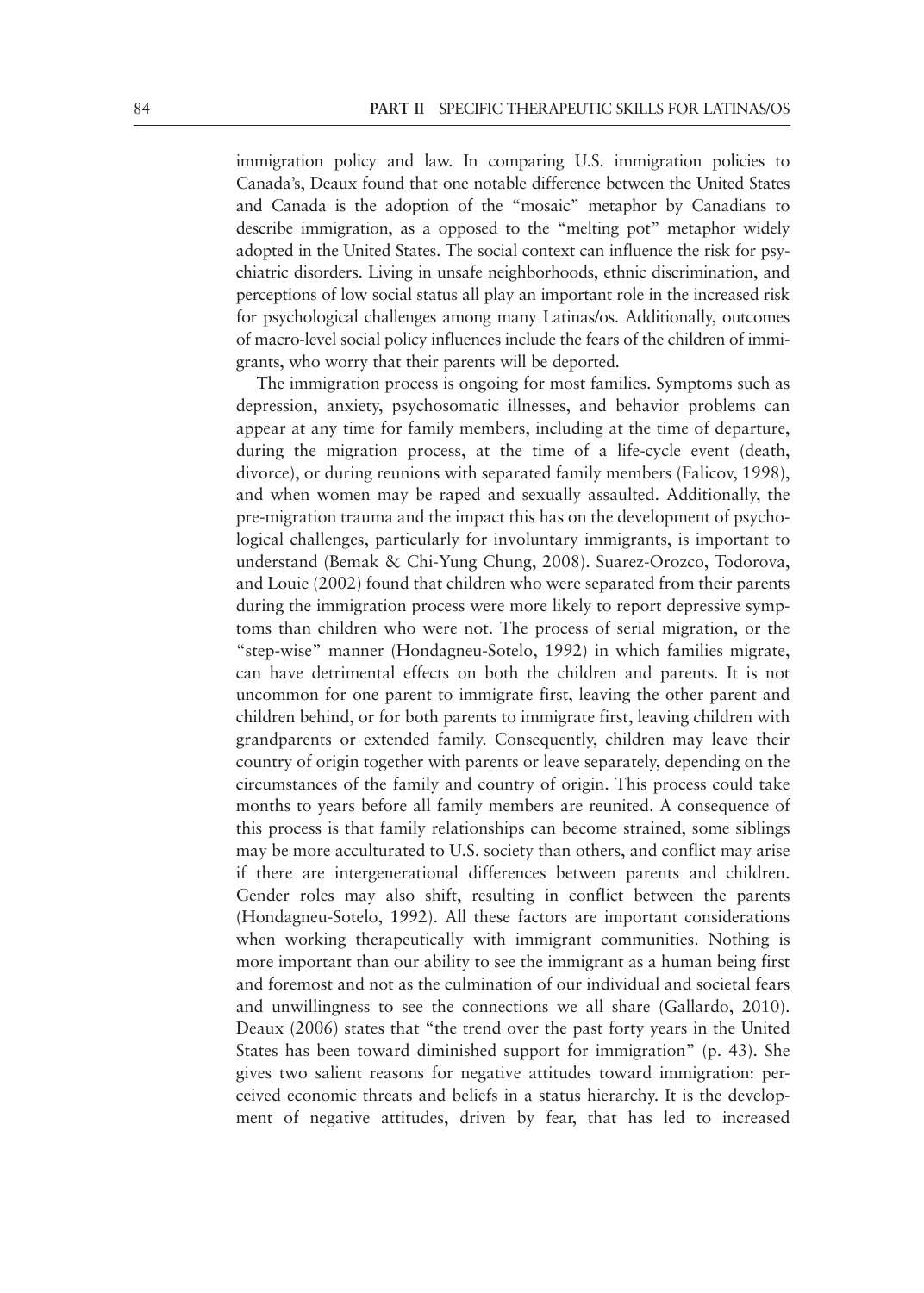stereotypes and discrimination faced by many Latina/o immigrant groups, resulting in increased psychological challenges for these communities as a whole as they attempt to adapt to U.S. culture as a means of survival.

#### **Acculturation**

Issues of acculturation continue to both challenge Latina/o mental health and provide a source of protection against discrimination. Although an examination of the research on the effects of acculturation yields many complexities, a number of studies and reviews of the literature indicate that more acculturated Latinas/os have more substance abuse problems, poorer dietary practices, less healthy psychological profiles, and worse birth outcomes than less acculturated Latinas/os (Cuéllar, Sils, & Bracamontes 2004; Lara, Gamboa, Kahramanian, Morales, & Hayes-Bautista 2005; Leigh & Huff, 2006). According to Leigh and Huff, immigrants from Mexico have lower prevalence rates of alcohol abuse, major depression, and phobias than U.S.-born Mexican Americans. Additionally, Escobar (2000) found that in general, Mexican immigrants have fewer mental health problems than U.S.-born Mexican Americans. Balls Organista, Organista, and Kurasaki (2003) also found that Mexican Americans' acculturation to the United States is rife with a broader array of mental health concerns. They posit that much of this is due to entering a working poor labor force and environmental segregation, resulting in a deterioration of extended support within nuclear and extended families. These studies raise important questions about the social and environmental context for many Latinas/os in the United States and indicate that many Latina/o immigrants exhibit strengths that provide resilience and protection from factors before entering the United States. Although these data suggest that more acculturated Latinas/os appear to have poorer health outcomes, Lara et al. also found that more acculturated Latinas/os are more likely to report having information on preventative health measures than less acculturated Latinas/os, but are less likely to implement that knowledge as preventative behaviors in their personal lives. Understood within context, these more acculturated Latinas/os may continue to feel misunderstood and discriminated against and display cultural reservation in connecting with a system that, upon contact, may further oppress them and lack the necessary support Latinas/os need. In essence, it appears that becoming more acculturated may have disadvantages (Flaskerud, 2007). Vega et al. (1998) found that Mexican immigrants had much better mental health profiles than those individuals of Mexican descent born in the United States. Place of birth also had a greater impact than other demographic information, such as age, gender, and socioeconomic status. The findings of Heilemann, Lee, and Kury (2002) suggest that Mexican American women who suffered from depression and who were more acculturated were also less resilient. Another trend in the research on acculturation is that "biculturalism" or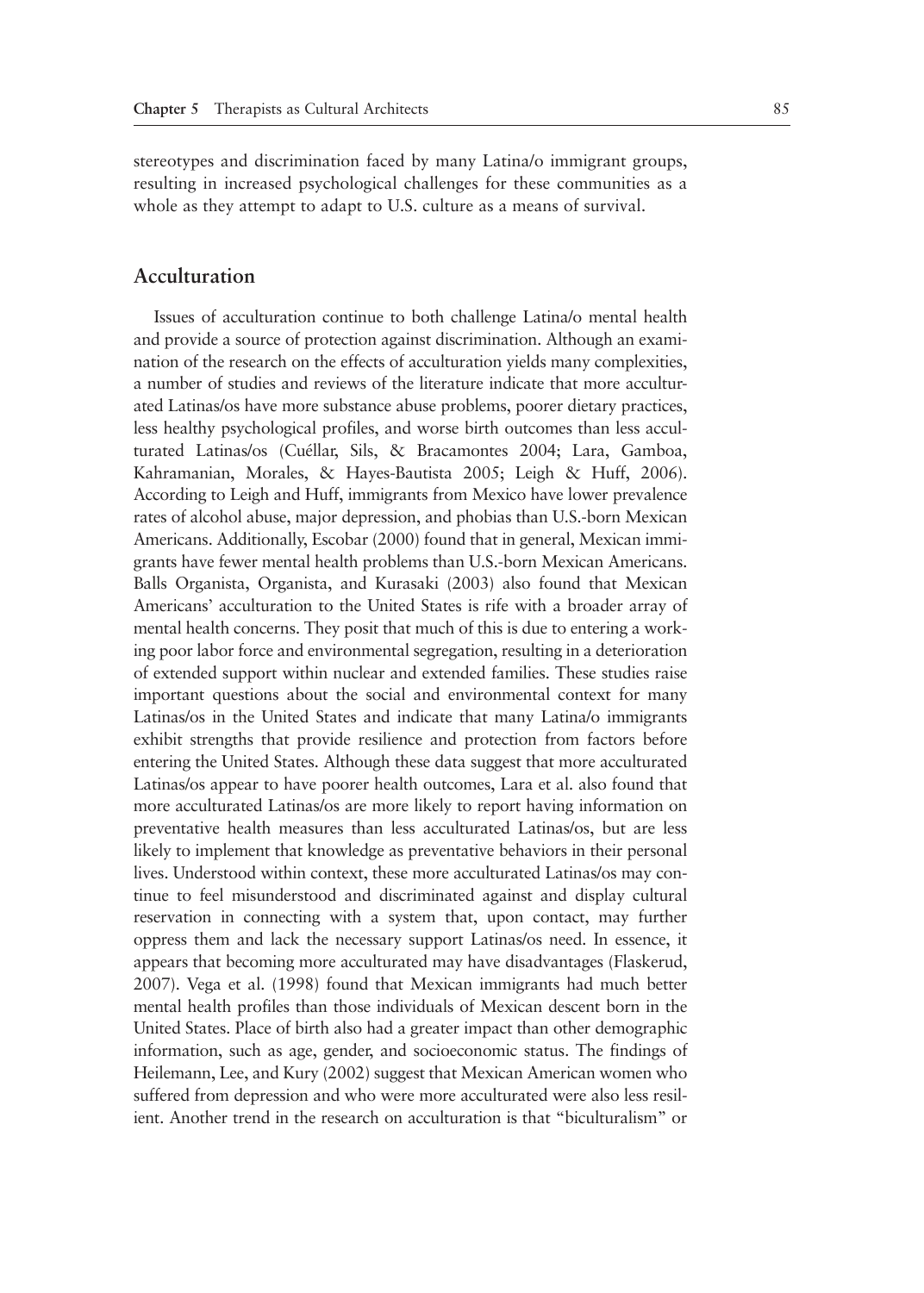an intermediate level of acculturation among Latinas/os, may be less detrimental to their mental health (Cuéllar et al., 2004). Does being bicultural imply better adjustment and better health? There are still debates and dialogues about this in the literature and field, but it does appear that the more one retains a level of cultural connectedness to one's ethnic and cultural heritage, the more one is affirmed and protected against any challenges one may face. Because most of the studies on acculturation have been conducted primarily with populations of Mexican origin, it is important that these results not be overgeneralized or extended to other Latina/o subgroups, unless there is information to support such findings.

#### **Identity and Language**

As we continue to understand the nuances and intricacies of working with a diverse heterogeneous Latina/o cultural group, it is important that we increase our conceptual understanding of ethnic identity. Components of ethnic identity include self-identification, phenotypical features, cultural heritage, recognition of prejudice and discrimination, and intra-ethnic attitudes and interactions (Vera & Quintana, 2004). Ethnic socialization or enculturation is the process by which children learn they have ethnic group membership, behaviors, and preferences (Knight, Bernal, Cota, Garza, & Ocampo, 1993), and it interacts with the processes of acculturation and assimilation to influence ethnic identity development. Padilla (2006) reviewed the literature on biculturalism and found that parents transmit culture in different ways, depending on their history of immigration. Padilla noted that individuals' awareness of who they are culturally, that is, their cognitive understanding of their connection to to culture, was salient for first- and second-generation immigrant children and less salient for third-generation and bicultural children. Umana-Taylor and Fine (2004) found that Mexican adolescents' ethnic identity formation was influenced by the family's ethnic socialization experiences, the ethnic composition of their school, and the family's generational status. Although a solid body of research on the processes of ethnic identity development exists for Latina/o children and adolescents, less is known about these processes across the lifespan (Pizarro & Vera, 2001; Vera & Quintana, 2004). However, Spencer-Rodgers and Collins's (2006) study on risk and resilience with Latinas/os found that although the experiences of belonging to a disadvantaged, culturally devalued community might negatively impact self-concept and create feelings of low self-worth, these experiences also increased racial centrality, or the salience of belonging to an ethnic group. In essence, these authors found that threats to negative self-concept are buffered by the individual increasing his or her connectedness to ethnic group membership, thereby increasing the sense of personal worth. Their study supports social identity theory's "self-esteem hypothesis" (Tajfel & Turner, 1986) and is a rejection of the residual colonized mentality many within the community may be attempting to counter. In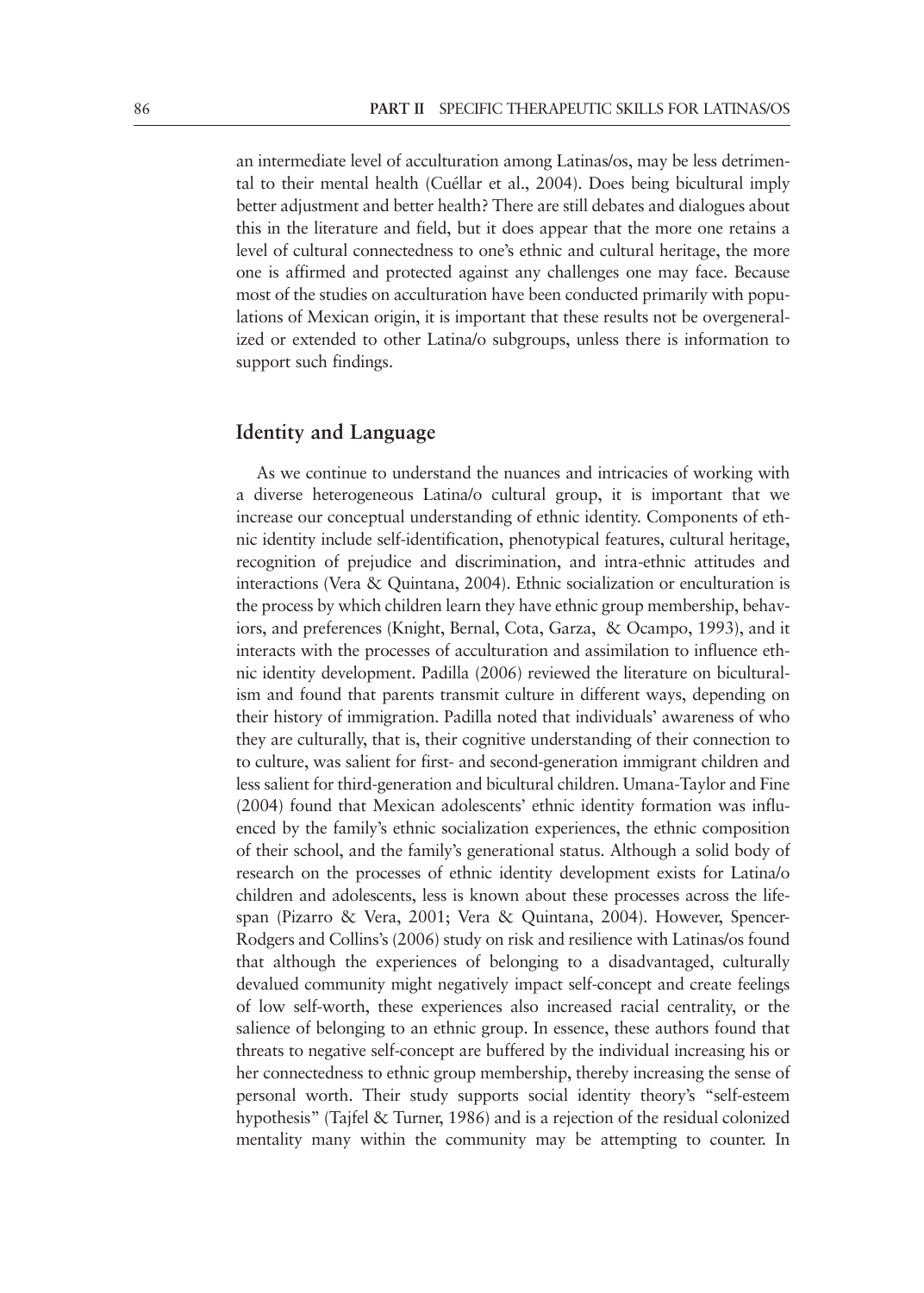essence, ethnic identity is a way for Latinas/os to decolonize our minds and empower and solidify our place in U.S. context and culture.

Although there are numerous generic models of ethnic identity development proposed (e.g., Atkinson, Morten, & Sue, 1998; Phinney, 1993), as well as Latina/o-specific models (e.g., Bernal & Knight, 1993; Casas & Pytluk, 1995), A. S. Ruiz's (1990) model of Latina/o ethnic identity in young adults was designed to assist in the therapy and counseling process. Ruiz makes four assumptions about Latina/o culture: (1) marginality correlates with poor adjustment, (2) marginalization and assimilation create challenges for the individual, (3) ethnic pride correlates with good mental health, and (4) a sense of pride in the acculturation process affords more flexibility of choice for the individual. His model outlines five stages: casual, cognitive, consequence, working through, and successful resolution. Ruiz's model, like the more generic models, makes assumptions ranging from the idea that individuals receive negative messages about their association with ethnic-specific communities, thereby resulting in a rejection of culture, to dissonance between attempting to assimilate and continuing to feel compelled to identify ethnically, resulting in successful ethnic identification and resolution or integration. Subsequently, V. Torres (1999) developed and validated the Bicultural Orientation Model for Latina/o college students, outlining four Latina/o orientations: (1) bicultural orientation, (2) Latina/o orientation, (3) Anglo orientation, and (4) marginal orientation. His model describes a range from individuals who feel comfortable in both U.S. culture and Latina/o culture to individuals who feel alienated from both cultures. Torres defines four conditions that impact Latina/o ethnic identification/orientation: the environment in which the individual grew up, family influences and generational status in the United States, self-perception of status in the United States, and dissonance between the environment in which the individual grew up and the current environment in which the individual lives.

Additionally, Abraido-Lanza, Guier, and Colon (1998) studied thriving, or an individual's ability to grow beyond the minimum development needed for normal growth, and found that thriving was associated with increased personal resources that included psychological well-being, self-esteem, and selfefficacy, all variables related to positive ethnic identity development (Phinney, 1990). As with acculturation, our understanding of ethnic identity is further complicated by country of origin because an immigrant from Mexico may encounter different messages than a Cuban, Peruvian, or Colombian immigrant. In addition, second-, third-, and fourth-generation Latinas/os will have very different ethnic identity developmental processes than those who have more recently immigrated. These models and factors are important for consideration in a therapeutic context because they provide us with concepts and experiences to consider, as well as some cultural characteristics that can determine the treatment and course of therapy. For example, it is problematic when a Spanish-speaking client, who prefers to speak Spanish, seeks treatments but is unable to locate a Spanish-speaking therapist. In addition, a client who may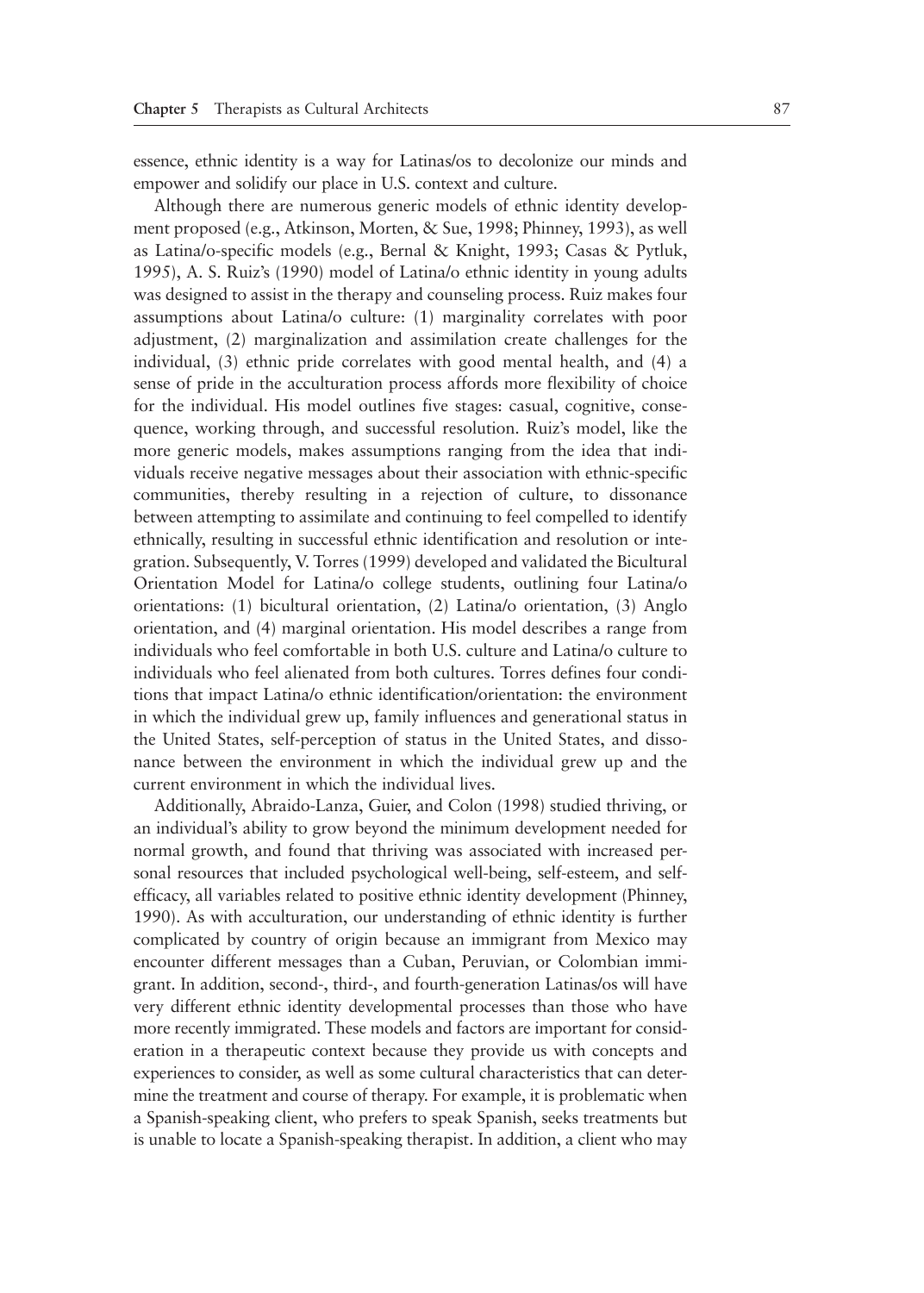have a bicultural orientation as conceptualized by V. Torres (1999) may have a good foundation in the English language, yet may prefer to utilize Spanish when in treatment, particularly when discussing emotionally charged experiences and situations. Thus, a lack of culturally responsive bilingual and bicultural therapists is a barrier to many Latinas/os receiving the care they need (Altarriba & Santiago-Rivera, 1994; Santiago-Rivera, 1995; Santiago-Rivera & Altarriba, 2002). As a result, there is increasing attention being paid to the incorporation of linguistic competencies in training and in treatment. It is important that readers are mindful that simply being a bilingual therapist does not equate to being culturally responsive as a therapist. Greater attention needs to be paid to evaluating linguistic competencies, as much as we attend to the evaluation of cultural competencies. Linguistic competencies must be evaluated as a "skill" when intervening with Latinas/os in therapy. When providing therapeutic services to Latinas/os, it is critical that therapists assess the language proficiency of the client as well as their own linguistic and cultural competencies. Too often, agencies hire "bilingual" therapists to provide services to monolingual Spanish-speaking communities, without the needed linguistic and cultural competencies to ethically do the job. It is important that therapists meet not only a cultural mandate, but an ethical one as well (Cervantes, 2009).

#### **Gender**

The role of men and women in Latina/o culture is also shifting. As will be highlighted in the case illustrations that follow, gender and gender roles can have an impact on individual development in the context of culture and family. *Gender role conflict* is defined as "a psychological state in which socialized gender roles have negative consequences for the person or others" (O'Neil, 2008, p. 362). More specifically, for Latinas/os, gender role conflict helps us understand how traditional masculine ideals can have potentially negative consequences for both men and women. One of the best predictors for the development of depressive symptoms in Latino men is a lack of intercultural competence, that is, the ability to manage group-specific skills that facilitate cultural transitions (L. Torres & Rollock, 2007). Valentine and Mosley (2000) found that Mexican Americans' gender role attitudes toward sex role stereotypes tend to shift toward the dominant culture over time, rather than retain any culturally sanctioned roles they may assume. Machismo, a form of masculine ideology, is often a misunderstood cultural value of Latinas/os. Until more recently, the masculinity literature on Latino men primarily sustained a monolithic negative perspective (Quintero & Estrada, 1998). As a result, the socially sanctioned systems in the United States have redefined the term and reduced it to a one-sided negative stereotype. The positive elements of machismo, or cabellerismo, have been neglected in Western interpretation.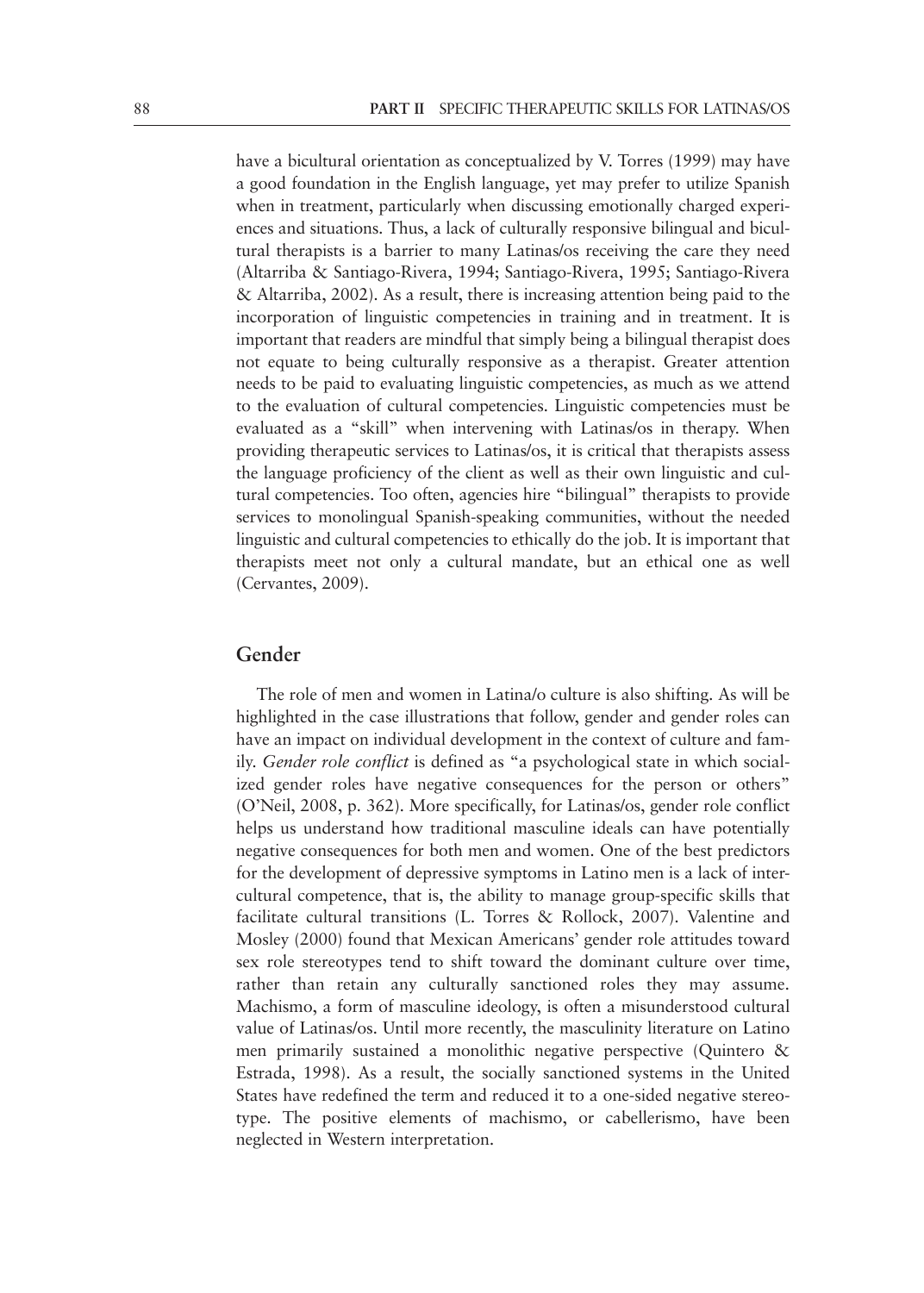Studies have shown that Caucasian Americans are second only to Latinas/os in valuing traditional masculinity. In fact, Abreu, Goodyear, Campos, and Newcomb (2000) found higher rates of endorsement for traditional male gender roles in European American men than in Latino men. A noteworthy difference between the masculine construct valued by Caucasian Americans and the Latino machismo is the social acceptance of these concepts when applied to Caucasians rather than Latinas/os (Mirande, 1997). For example, when masculine traits such as toughness, competition, and assertiveness are associated with Caucasian males, the terms are more culturally and socially accepted than when applied to Latino males (Gallardo & Curry, 2008). J. B. Torres, Solberg, and Carlstrom (2002) found that the majority of the Mexican American men in their study supported a more expanded, multidimensional perspective on the machismo construct, while only 10% endorsed a more stereotypic view of the construct. Fragoso and Kashubeck (2000) found that the Mexican American men in their study who endorsed higher levels of machismo with restricted emotionality also endorsed higher levels of stress and depression. The literature in this area clearly directs us to rethink any outdated perspective about Latino men and masculinity we may hold. No place is this more important than when attempting to provide therapeutic services to Latinas/os. For Latino men, machismo is multidimensional, consisting of both positive (cabellerismo) and negative (macho) elements (Arciniega, Anderson, Tovar-Blank, & Tracey, 2008; Neff, 2001). The positive dimensions include honor, respect, bravery, dignity, and family responsibility (Arciniega et al., 2008). These virtues are of tremendous importance and a source of great strength for the Latina/o community. Viewing machismo from the more dialectical perspective of both positive and negative aspects allows for more flexibility and utility within a therapeutic or counseling setting (Gallardo & Curry, 2008). Most important, it highlights the importance of changing the stereotype of machismo to be more consistent with the variations in Latino male identity (J. B. Torres, et al. 2002). An expansion of the definition of machismo and a deeper appreciation for gender role adherence in Latino men provides insights into what is needed to be successful in counseling, outreach, education, and community interventions. More notably, Un buen gallo en cualquier gallinero canta (A good man will be a good man in whatever context he finds himself).

As the Latina/o community grows and becomes more culturally situated in the United States, shifts in gender roles are also taking place. Much like the progress mainstream society has begun to make with regard to women's rights and equality, many of these same transitions are occurring in Latina/o culture. It is impossible to talk about Latino masculinity and male identity development without talking about Latina women. Privately, women in the culture have always been the dominant force in domestic life and family life, but more than ever today, Latinas are providing for their families outside the home, in addition to continuing to provide a warm home environment. While the roles of Latina women have evolved in more public ways, the shift in men's roles has been slow to follow, in much the same way as in mainstream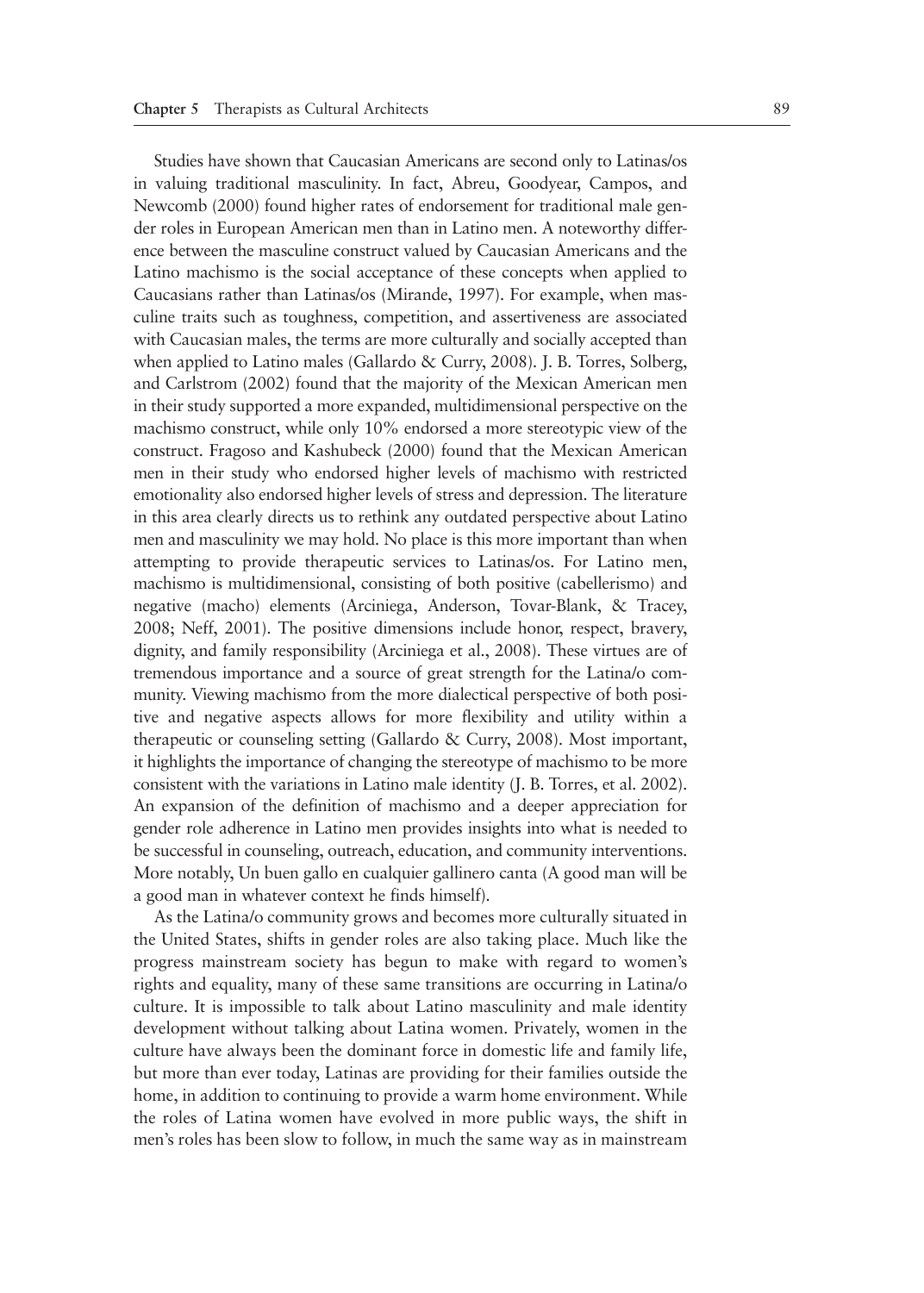culture. In many ways, Latina women are more prepared to exist in a maledominated world while also subscribing to the tenets of marianismo. Although men's roles are shifting, we still struggle to co-exist in our comfortable male-dominated world and the publicly changing female world. Marianismo is the female counter to machismo; women are taught to be women and mothers who honor the model of the Virgin Mary and are "virtuous, humble, yet spiritually stronger than men" (Santiago-Rivera et al., 2002, p. 49). Similarly, like Latino men, women are subscribing less to the gender role socialization process due to educational attainment, acculturation, and involvement in relationships that endorse a more equal partnership (Santiago-Rivera et al., 2002). This is important to note because we can no longer assume that Latino men or Latina women endorse any preconceived stereotypical notion we may have about who they are. Ultimately, both men and women are finding their place and expanding their roles, in a U.S. context that has historically narrowly defined their roles within the culture.

#### **Sociopolitical Context**

We cannot assume that our Latina/o clients can afford, access, or are aware of treatment options (Delgado-Romero et al., 2008; McAuliffe, Grothaus, Pare, & Wininger, 2008). Consequently, the existence of various barriers related to the underutilization of mental health services by Latinas/os leads us to a discussion of the sociopolitical context.

There are a number of reasons for the underutilization of mental health services by Latinas/os. Sevilla Martir et al. (2007; as cited in Willerton, Dankoski, & Sevilla Martir, 2008) found the following barriers to the utilization of health care by Latinas/os: (1) cost of services, (2) lack of health insurance, (3) language, (4) fear of the system, (5) transportation, and (6) lack of knowledge. Although their study was conducted in the Midwest, their findings transcend other geographic locations throughout the country, particularly for a less acculturated and lower-socioeconomic-status Latina/o population. Additionally, while we have made much progress in providing mental health services for Latinas/os, issues of availability, accessibility, acceptability, and accountability still remain (Willerton et al., 2008). Similarly, it is impossible to discuss Latinas/os and challenges to mental health care without a discussion of perceptions of discrimination in the United States. In the United States, race, like immigrant status, is not simply the color of one's skin, but is a process used to designate Latinas/os into socially ranked or stratified locations in society. Although this socially constructed concept of race does not provide a valid system of classification biologically, phenotypic expression continues to influence status and privilege in societies throughout the world (Harrell & Gallardo, 2008).

Ogbu (1994) defines racial stratification as the "hierarchical organization of socially defined 'races' or groups symbolized by skin color" (p. 268). Skin color has direct implications for the status afforded to certain groups in society, as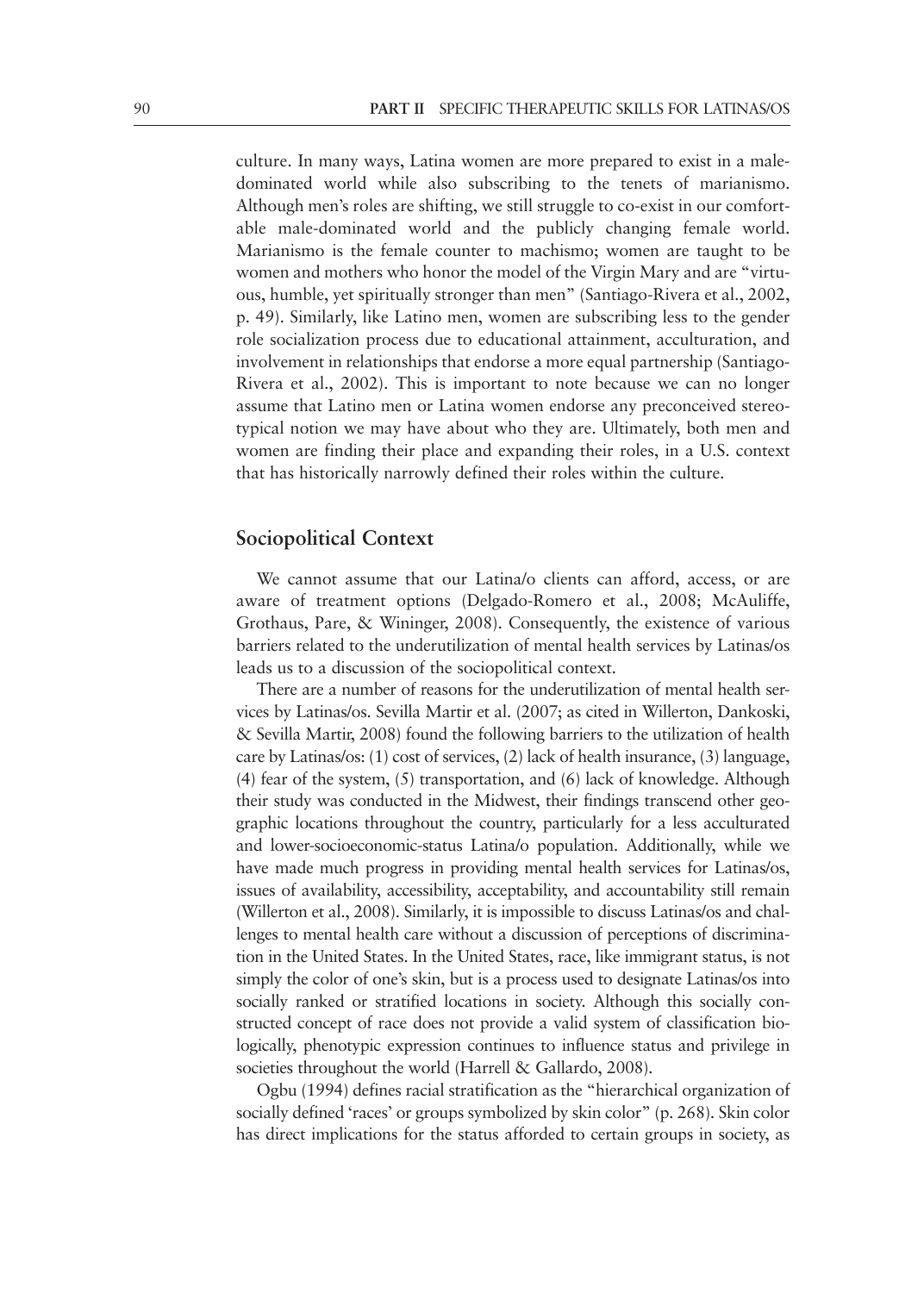defined by members of the dominant group. Ogbu states, "In a system of racial stratification people are prohibited from changing their group membership" (p. 269). The racial stratification process, as outlined by Ogbu, directly influences and limits distribution of and access to resources and social mobility. As a result, a disproportionate segment of Latinas/os live in barrios or neighborhoods with substandard housing, ineffective education systems, and unequal access to good healthcare. Consequently, as a reflection of this sociopolitical cultural context, Latinas/os' ways of coping, interpreting, and making sense of the world develop as a means of survival, or protection, and as a way to counter any forms of stigmatization, subjugation, and marginalization imposed upon us. Members of disenfranchised groups establish cultural and familial adaptations for the survival of the group's people and traditions, as a way to combat any social forces that may negatively impact social, familial, and cultural values and ways of living. In addition, they face a healthcare system that, when accessible, is dominated by poor-quality services and discriminatory or racist practices (U.S. Public Health Service, Office of the Surgeon General, 2001). These challenges are compounded by the stigma that experiencing mental health problems is unacceptable to many Latinas/os (Alegria et al., 2002). For example, it is not uncommon for Latinas/os to seek care from a primary care physician (Diaz-Martinez & Escobar, 2002), as a more acceptable means of addressing any mental health concern they may have. For many Latinas/os, there are differing cultural viewpoints of health and illness, help-seeking behaviors, and communication. These challenges, among others, continue to relegate the Latina/o community to limited access to services, combined with a sociopolitical system that, when health services are accessed, makes the community feel further marginalized and disenfranchised. Ultimately, sociopolitical forces and racial stratification impact the formation of worldviews, as well as trust in the mental healthcare system, which can present obstacles to the development of positive health outcomes. As a result, our service delivery models must include a strength-based, social justice approach as we attempt to address the mental health needs of Latinas/os. Additionally, therapists need to intervene systemically. Expanding the role of the therapist to include a systemic orientation is essential when providing services to Latinas/os.

## **\_\_\_\_\_\_\_\_\_\_\_\_\_\_\_ Latina/o Skills Identification Stage Model**

The Latina/o Skills Identification Stage Model (L-SISM) is intended to shape therapists' focus and responsiveness to some core issues that are facilitative in the therapeutic process, but not exhaustive. In addition, the model is not linear, although it is outlined as such. Therapy, when done within the context of Latina/o culture, will include the tenets of the L-SISM throughout the course of therapy and not at specific times in a specific, structured manner.

If we are to understand Latinas/os from a more culturally heterogeneous perspective, it is critical that we shift our attention to examine individuals in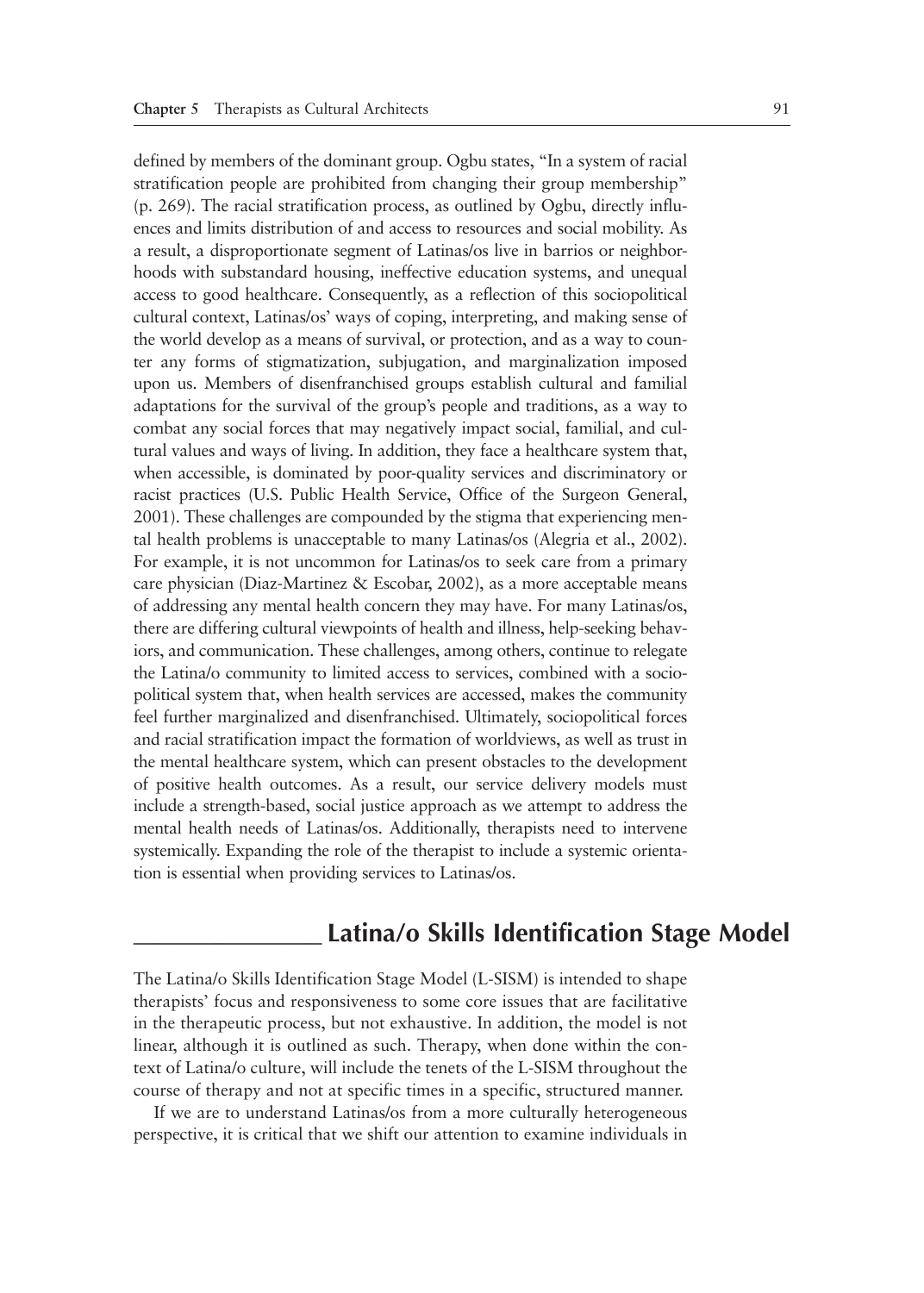a local context, rather than a global one. When we examine the local, social world, we begin to see more clearly the multiple intersections that shape the multiple identities, worldviews, behaviors, and values of each Latina/o individual. Additionally, as was identified in our introductory chapter, but is worth noting again, it is imperative that we look beyond our simplistic definitions of ethnicity and race (Lakes, Lopez, & Garro, 2006; Warrier, 2008) as a basis upon which we explain our interventions.

Culture is dynamic and changing; as a community's interactions with the larger society change, so does its culture and our understanding of culture. Examining culture as stable minimizes the sociopolitical and historical processes that shape how traditions or cultural practices are central to a culture (Warrier, 2008). With this in mind, it is important that the reader understand that the information provided throughout the remainder of this chapter contains one aspect of a multidimensional approach to providing culturally responsive therapeutic services to Latinas/os. Using this multidimensional and systemic perspective, therapists will have a more holistic understanding of their client/family. Culturally responsive practice with the

**Table 5.1** Latina/o Skills Identification Stage Model

| Connecting<br>With Clients | Allow the initial process to be informal and personal, using small talk, if<br>needed. Implement personalismo and platica as priorities over any other task<br>at hand.                                                                                                         |
|----------------------------|---------------------------------------------------------------------------------------------------------------------------------------------------------------------------------------------------------------------------------------------------------------------------------|
|                            | Address members of the family with formal greetings depending on age,<br>status, etc. and also by their specific ethnic self-designation (don't assume that<br>they are "Hispanic" when "Latino" or Mexican American, or Dominican may<br>be preferred; ask how they identify). |
|                            | Allow for nontraditional therapeutic hour/process, if needed.                                                                                                                                                                                                                   |
|                            | Create culturally congruent therapeutic space (i.e., help develop a sense of<br>"home" for clients).                                                                                                                                                                            |
|                            | Use self-disclosure as a therapeutic intervention and as a way to build a<br>respectful relationship.                                                                                                                                                                           |
|                            | Assess cultural strengths and existing resources.                                                                                                                                                                                                                               |
|                            | Shift environmental context, if necessary (i.e., meet client outside office space).                                                                                                                                                                                             |
|                            | Use of rituals (dichos, music, poetry, prayer, bibliotherapy, cuentos).                                                                                                                                                                                                         |
|                            | Educate client about counseling process.                                                                                                                                                                                                                                        |
|                            | Identify what role your client wants you to take (e.g., limited, seek assistance<br>only, gain deeper insight).                                                                                                                                                                 |
|                            | Gift giving (i.e., provide client with a sense of hope that therapeutic work<br>might make a difference in their lives). It is not a guarantee, but a<br>demonstration of faith in the healing process.                                                                         |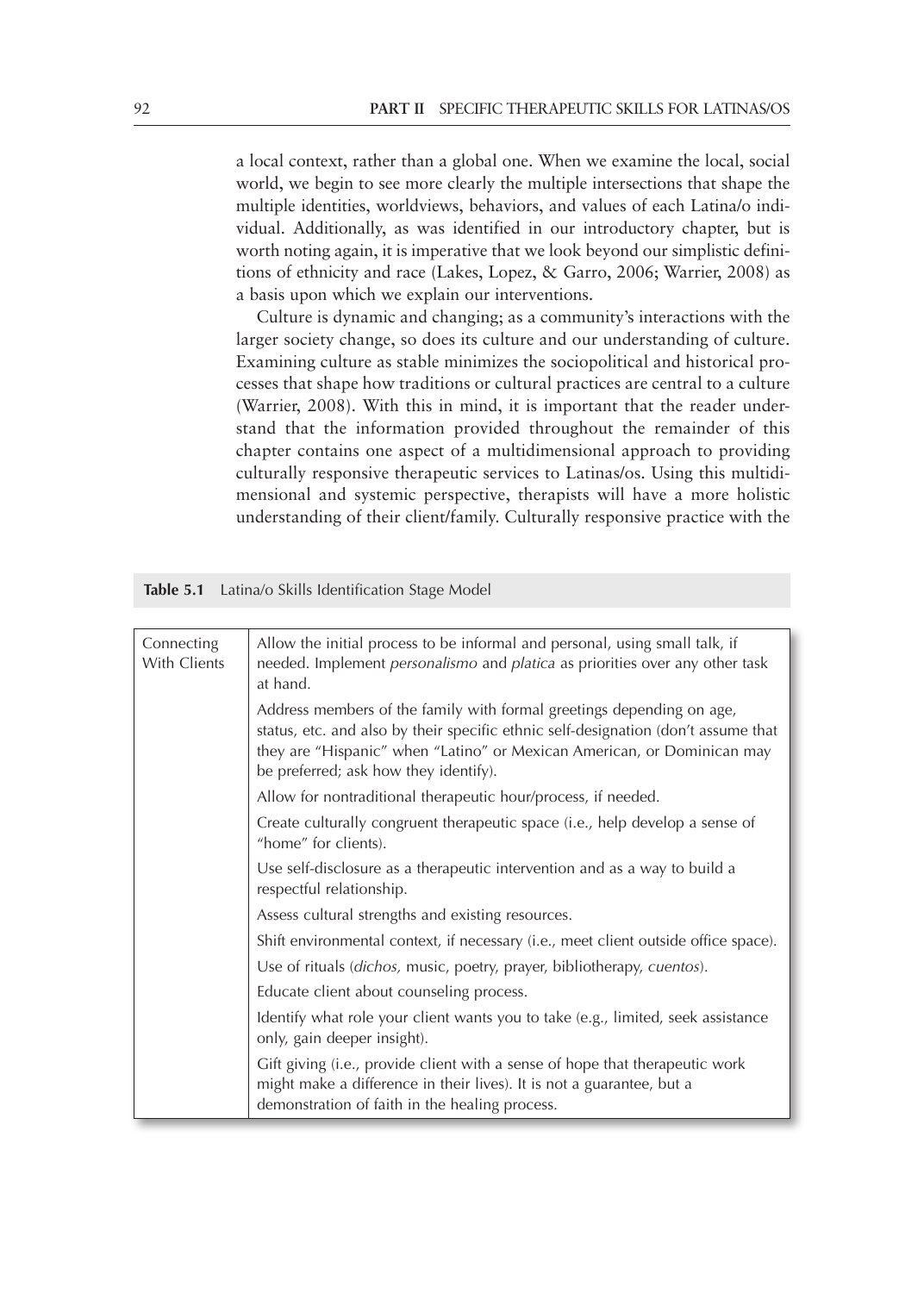| Assessment    | Assess generation status/ethnic identification/education history and<br>acculturation history (information from these areas will help guide what the<br>therapy process will look like).                                                                                       |
|---------------|--------------------------------------------------------------------------------------------------------------------------------------------------------------------------------------------------------------------------------------------------------------------------------|
|               | Trauma assessment: identify what, if any, traumas exist, either present or past.                                                                                                                                                                                               |
|               | Ecosystemic understanding and influences (i.e., understand the context in<br>which the client lives and the influences of any environmental factors).                                                                                                                          |
|               | Language usage: provide treatment in language of preference and adapt<br>language to meet client's educational level and acculturation levels (avoid<br>using psychobabble when not necessary and when incompatible with client's<br>educational and linguistic competencies). |
|               | Assess Spiritual/religious beliefs and the role they play in the client's life, if any.                                                                                                                                                                                        |
|               | Family and community relationships: involve in therapy when appropriate.                                                                                                                                                                                                       |
|               | Use culturally appropriate clinical instruments/measures.                                                                                                                                                                                                                      |
|               | Beliefs about healthcare: understand the client's cultural explanatory model.                                                                                                                                                                                                  |
|               | Understand client distress from a Latina/o-centered frame of reference (i.e.,<br>compare clients to a standard that matches their own developmental, cultural,<br>and life histories).                                                                                         |
| Facilitating  | Use cultural strengths and existing resources to help client gain awareness.                                                                                                                                                                                                   |
| Awareness     | Assess social and political forces: depathologize client and presenting<br>concerns and separate what is connected to the individual from the<br>environment.                                                                                                                  |
|               | Increase insight into cultural coping methods.                                                                                                                                                                                                                                 |
|               | Use reflecting and reframing and validate, validate, validate before<br>questioning, challenging, or confronting.                                                                                                                                                              |
|               | Help clients understand their own language and values for explaining<br>symptoms and where they come from.                                                                                                                                                                     |
|               | Help clients understand their struggle (social context).                                                                                                                                                                                                                       |
|               | Use dichos, cultural and community-specific stories.                                                                                                                                                                                                                           |
|               | Possibly connect clients to resources, people, or services in community where<br>further understanding can be developed.                                                                                                                                                       |
|               | Analyze any obstacle that may be preventing growth.                                                                                                                                                                                                                            |
|               | Assign readings, when necessary and when appropriate.                                                                                                                                                                                                                          |
| Setting Goals | Understand and assess therapist's own process variables in therapy with<br>Latinas/os (e.g., belief systems about Latinas/os, how one feels about<br>empowering Latina/o clients, beliefs about the possibility of change for<br>Latinas/os).                                  |
|               | Incorporate level of education, SES, etc. (feasibility of goal attainment).                                                                                                                                                                                                    |
|               | Use a collaborative approach with client/family/community, when necessary<br>and appropriate.                                                                                                                                                                                  |

*(Continued)*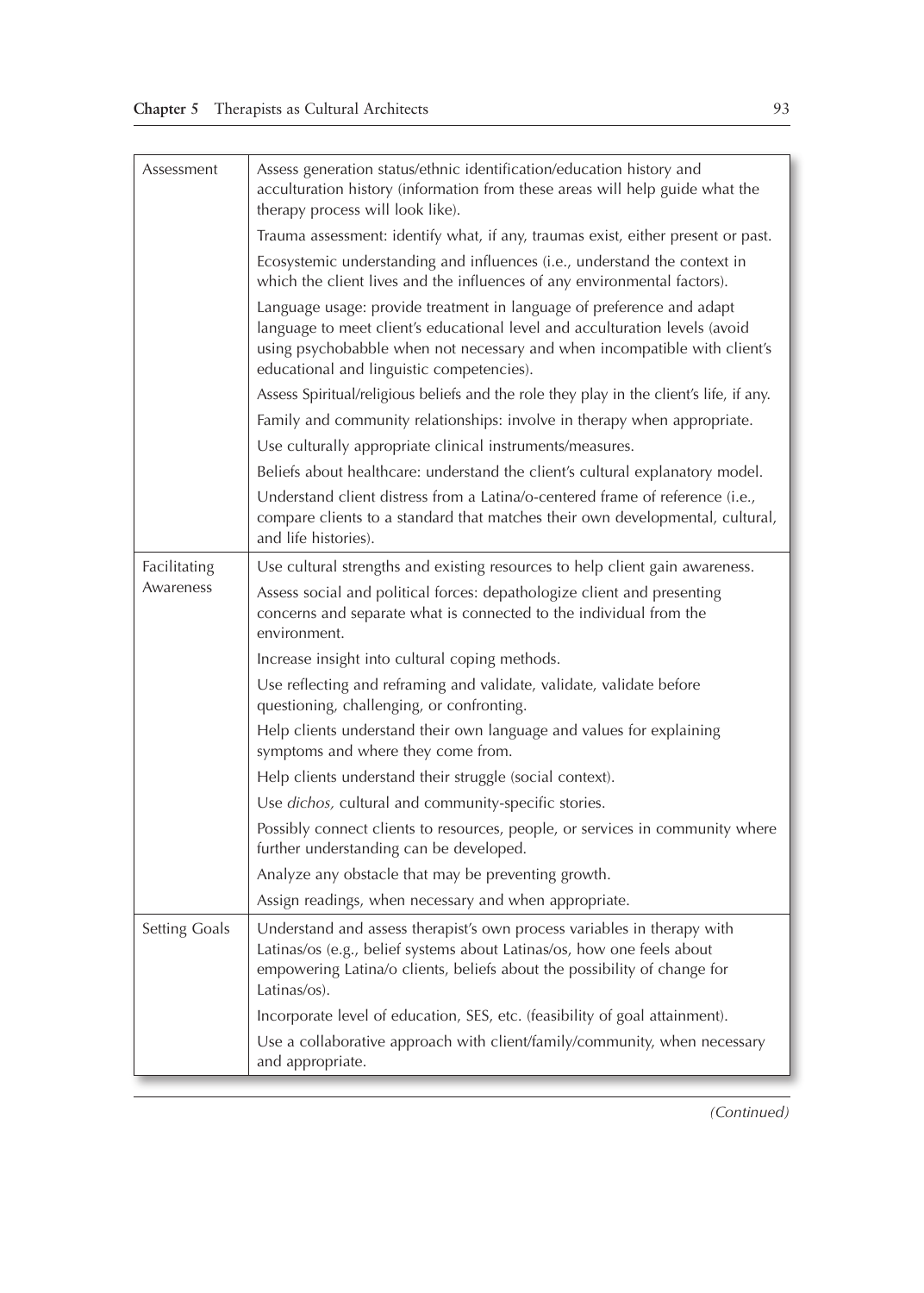#### **Table 5.1** (Continued)

|                             | Address immediate and concrete concerns first.                                                                                                                              |
|-----------------------------|-----------------------------------------------------------------------------------------------------------------------------------------------------------------------------|
|                             | Develop a clear, specific, focused treatment plan designed in collaboration<br>with client/community.                                                                       |
|                             | Expand role to community activist, consultant, advisor, case manager, etc.<br>when needed and appropriate.                                                                  |
|                             | Include family and community in achieving goals, when appropriate.                                                                                                          |
| Instigating<br>Change       | Understand the research and culturally adapt any existing model, treatment, or<br>intervention developed to address client's concerns, when needed and when<br>appropriate. |
|                             | Get out and get connected; immerse and extend cultural learning experiences<br>as a way to develop cultural empathy for your clients.                                       |
|                             | Be a role model for clients.                                                                                                                                                |
|                             | Empower the client (self-knowledge) and help client develop a stronger sense<br>of connectedness to individuals in community and community context.                         |
|                             | Teach clients to problem solve.                                                                                                                                             |
|                             | Become a social advocate on behalf of the client (cultural broker).                                                                                                         |
|                             | Use collaborative/active approaches in which you and client are participating<br>in the process of change.                                                                  |
|                             | Involve family and community, when appropriate.                                                                                                                             |
| Feedback/<br>Accountability | Assessing one's credibility: many Latina/o clients may see the therapist's<br>overlapping roles in the community as a strength and as someone they can<br>trust.            |
|                             | Understand and measure "success" in a Latina/o-specific context, not majority,<br>universal standard of success.                                                            |
|                             | Examine congruence between goals and outcomes achieved.                                                                                                                     |
|                             | Assess therapist's role in creating change (i.e., understand what is helpful<br>or not).                                                                                    |
|                             | Involve family and community if needed.                                                                                                                                     |
|                             | Seek feedback from client, but know that feedback may not be direct, or may<br>be limited, due to your professional role as a therapist/doctor/professional.                |

Latina/o community calls for an expansion of our roles as therapists (Comas-Díaz, 2006; Falicov, 2007; Robbins, Schwartz, & Szapocznik, 2004; Santiago-Rivera et al., 2002).

Discussion on providing services to Latinas/os is never an either/or, but always a both/and. We cannot rely solely on broad general assumptions about or characteristics of various cultural groups, so we must also remain diligent in building a foundation of knowledge about each cultural group outside our own.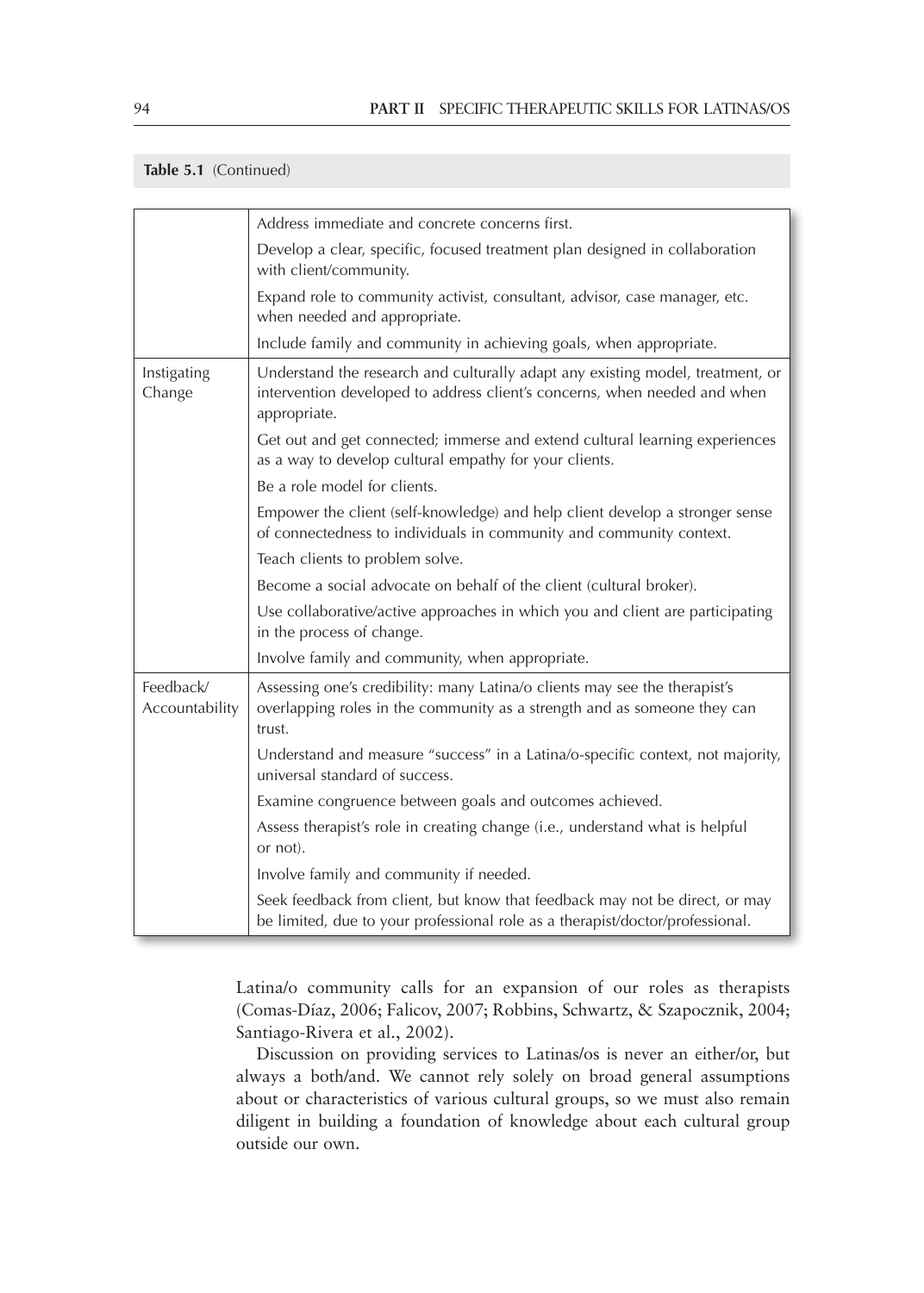As was mentioned in our introductory chapter, we view this approach and recommendations to working with Latinas/os as consistent with the recent movement toward Evidence-Based Practices in Psychology (EBPP). EBPP also attends to factors related to clients' developmental and life stages (American Psychological Association Presidential Taskforce on Evidence-Based Practice, 2006). Additional client characteristics to consider include gender, gender identity, culture, ethnicity, race, age, family context, religious/spiritual beliefs, and sexual orientation, along with the impact of these variables on the treatment process, relationship, and outcome. Finally, tenets of this Latina/ocentered framework are largely grounded within a Cultural Explanatory Model (CEM), a term used by medical anthropologist Arthur Kleinman (Kleinman, Eisenberg, & Good, 1978). CEM refers to socioculturally based belief systems that individuals hold. Health professionals who adhere to a biomedical model would base their work on empirical, observable, measurable, objective, individualistic, absolute, and rational tenets. Lay individuals' CEMs are vague, are dynamic, have emotional meaning, and are embedded in a person's sociocultural context (i.e., cultural beliefs, socioeconomic factors, and community social networks; Rajaram & Rashidi, 1998). CEMs help us understand the multitude of ways individuals conceptualize an illness, its causes, signs and symptoms, modes of prevention and diagnosis, treatment, prognosis, and expectations of their role as a patient and the role of the treatment provider. Therefore, the goal of therapeutic encounters may vary across cultures and individuals, and CEMs certainly should be considered when working with Latinas/os.

## **\_\_\_\_\_\_\_\_\_\_\_\_\_\_\_\_\_\_\_\_\_\_\_\_\_\_\_\_\_Connecting With Clients**

If we begin with the Western premise that for therapy to be successful the client must arrive at an unfamiliar place at a specified time to receive unfamiliar services, it becomes evident why the therapeutic foundation may need to be revisited. In addition, most clients are expected to discuss concerns quickly, with openness and self-expression, and ultimately create the needed change by working hard enough to accomplish their goals. Although this therapeutic framework may be perfectly acceptable for some Latinas/os, for many, depending on generation and acculturation status, seeking services from this particular perspective can be intimidating. The process of reformulating a culturally consistent framework in working with Latinas/os does not equate to discarding one's existing model of therapy or therapeutic foundation but, more appropriately, broadening one's approach to include the tenets of cultural responsiveness within this framework. In doing so, it is clear that therapists must challenge themselves to redefine the therapeutic hour, self-disclose personal and professional information when therapeutically appropriate, and, of most significance, change the environmental context in which the therapeutic relationship is established and maintained.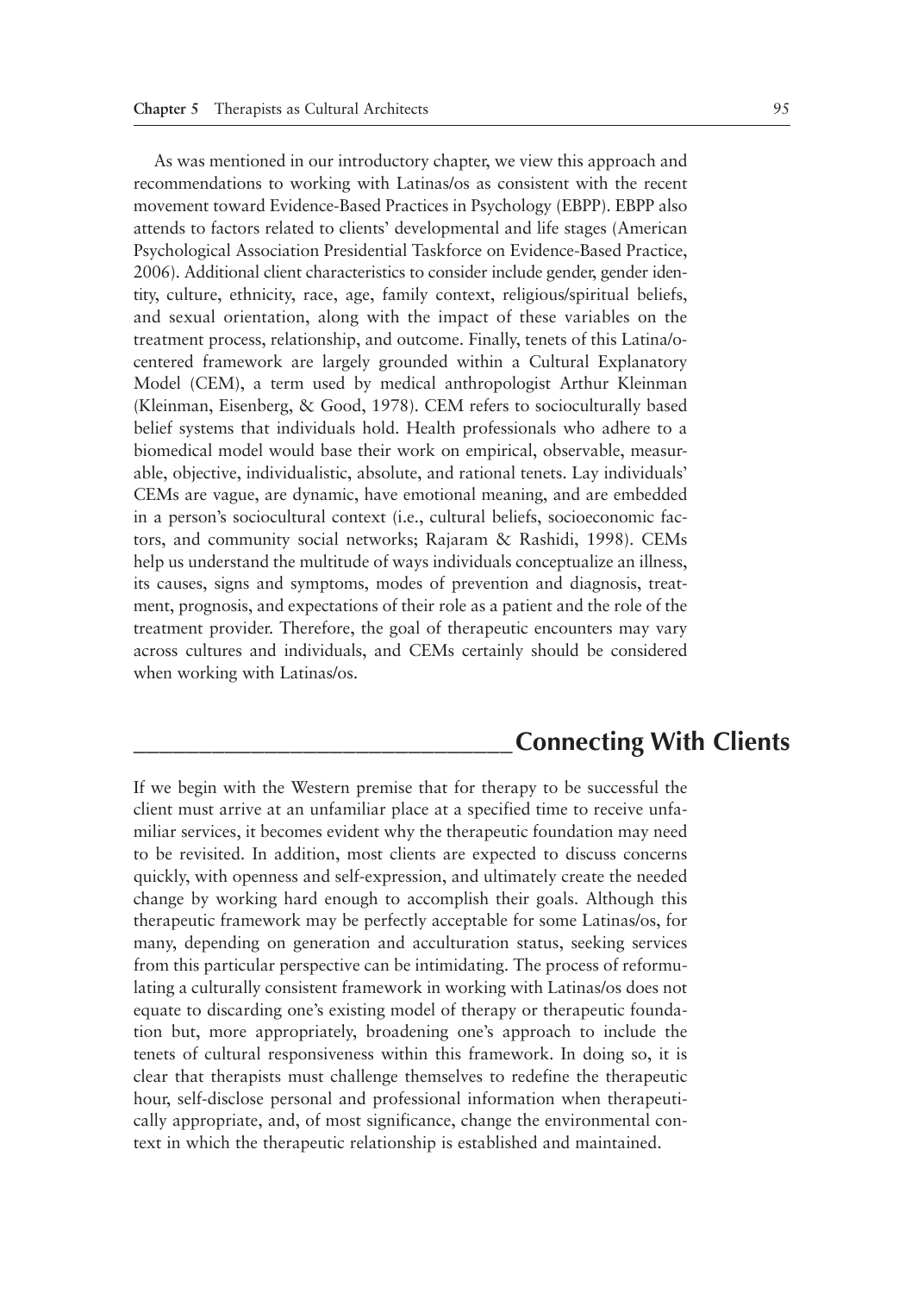The transcending variable throughout the process of therapy with Latinas/os is education. With most clients there is some educational aspect, but with Latina/o clients an assessment of generation status and acculturation level will provide insight into the need to educate and "socialize" Latina/o clients into the therapeutic journey.

#### **Personalismo**

As was stated previously, personalismo (see earlier discussion for research support on the use of personalismo) can be critical when attempting to build a therapeutic relationship with Latinas/os. One avenue for developing a personal relationship is to redefine the therapeutic hour, which conveys to the Latina/o client the importance of establishing genuine and authentic relationships with others over formalities. In addition, it makes the notion of personalismo a therapeutic intervention, rather than just a concept or value that one understands theoretically. Slowing the initial process down to convey a more present-oriented mindset—rather than a future-oriented perspective of needing to identify, treat, and solve any problems—communicates the therapist's willingness to place the relationship before the problem. In doing so, therapists acknowledge the importance of building a therapeutic relationship and joining the client in his or her culturally specific context and level of comfort, rather than simply trying to seek out a problem and solve it. As indicated above, with most Latinas/os, the way in which the therapist approaches the establishment of a therapeutic relationship depends on the generation and educational level and acculturation status of the client. Conducting an assessment of these factors provides information on what a culturally relevant approach will look like for the individual, rather than for an entire culture.

#### **Self-Disclosure**

Another important intervention in connecting with Latina/o clients, and in maintaining the therapeutic relationship, is self-disclosure on the part of the therapist. Although historically not seen as a therapeutic intervention, selfdisclosure can serve the purpose of connecting and building rapport (Gallardo, 2006). The use of self-disclosure needs to occur for the client's benefit only and not as a way for therapists to use the relationship for their own growth and development. In cases where it is therapeutically appropriate to self-disclose, it may be important for therapists to express information about their family history and relationships, marital status, and ethnic identity. Manoleas, Organista, Negron-Velasquez, and McCormick (2000) found that one of the primary characteristics of Latina/o clinicians working with Latina/o clients was implementing "a flexible 'sense of boundaries' and view[ing] clients and their families holistically" (p. 388). In addition, they also found that Latina/o clinicians were more likely to self-disclose to their Latina/o clients, versus with non-Latina/o clients. Self-disclosure is communicated verbally and also through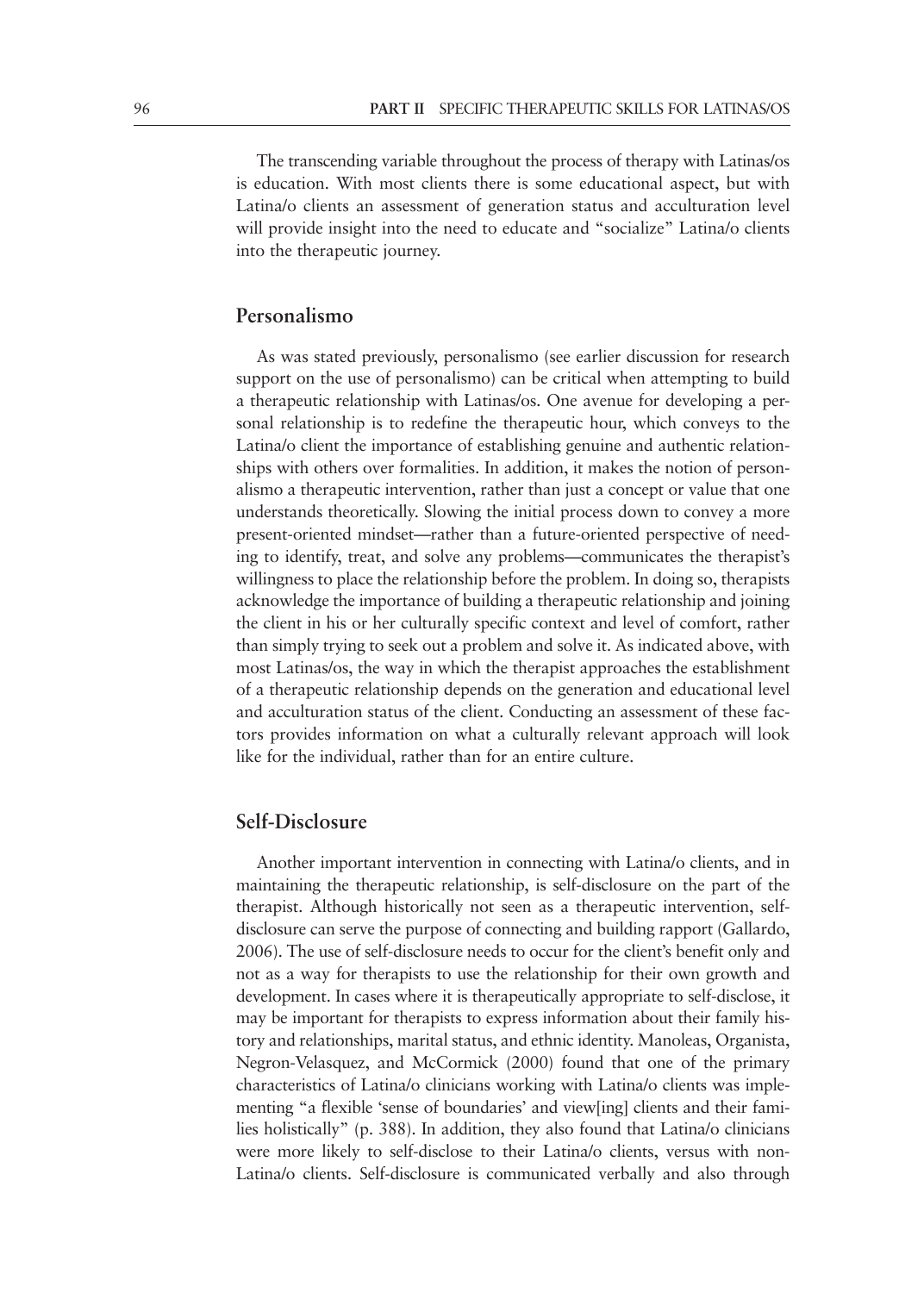environmental stimuli and atmosphere. For example, the pictures and decoration, or lack thereof, therapists have in their offices communicates personal information about who you are and how the client might perceive you in therapy. It is important that therapists assess their own levels of comfort in selfdisclosing information prior to beginning therapeutic work. It is also important that therapists remain centered and genuine when working with Latinas/os. Therefore, self-awareness is critical when developing a level of comfort in selfdisclosing and in building the therapeutic relationship.

#### **Environmental Context**

As has been stated throughout this book, shifting the environmental context, or creating the good society (Nelson-Jones, 2002) in which therapy occurs, is another important way to make therapy accessible, less amorphous, and more acceptable for Latina/o clients. In reaching out to Latina/o clients, it may be important to truly meet the client where he or she is. Meeting the clients where they are does not mean meeting the clients in their readiness to address problems or access uncomfortable feelings. Although that is important, meeting the client means meeting him or her in his or her environment, when feasible and appropriate. An intervention such as this can include visiting a client's home to begin the therapeutic process or connecting with a local community center or local business where individuals and families can drop in to talk with you. As was noted by Schank, Holbeck, Haldeman, and Gallardo (2010), clients may specifically seek those providers who are a part of the community because they are seen as someone who understands clients' needs. Most important, clients and community members see this overlap between deliverer of services and connection to community as a strength, and so should we as therapists. Manoleas et al. (2000) also reported that Latina/o clinicians were more likely to follow up after a missed appointment by calling their Latina/o clients and/or by talking with neighbors, family, and compadres about the client's status, when appropriate. Although some of these "interventions" may seem "unethical," it is critical that students and therapists alike understand the implications of professional ethical guidelines and requirements but not restrict their capacity to respond in ways that might be culturally attuned to the needs of their Latina/o client. As with all interventions, issues of safety and appropriateness need to be assessed by all therapists. However, to assume that these interventions are not viable options is to limit or narrowly define the successful creation of therapeutic relationships and interventions with Latina/o clients.

#### **Cultural Costumbres**

The use of rituals, which can include music, cuentos (Costantino & Malgady, 2000; Costantino, Malgady, & Rogler, 1986), or other Latina/o spiritual or religious ceremonial activities, is also an important consideration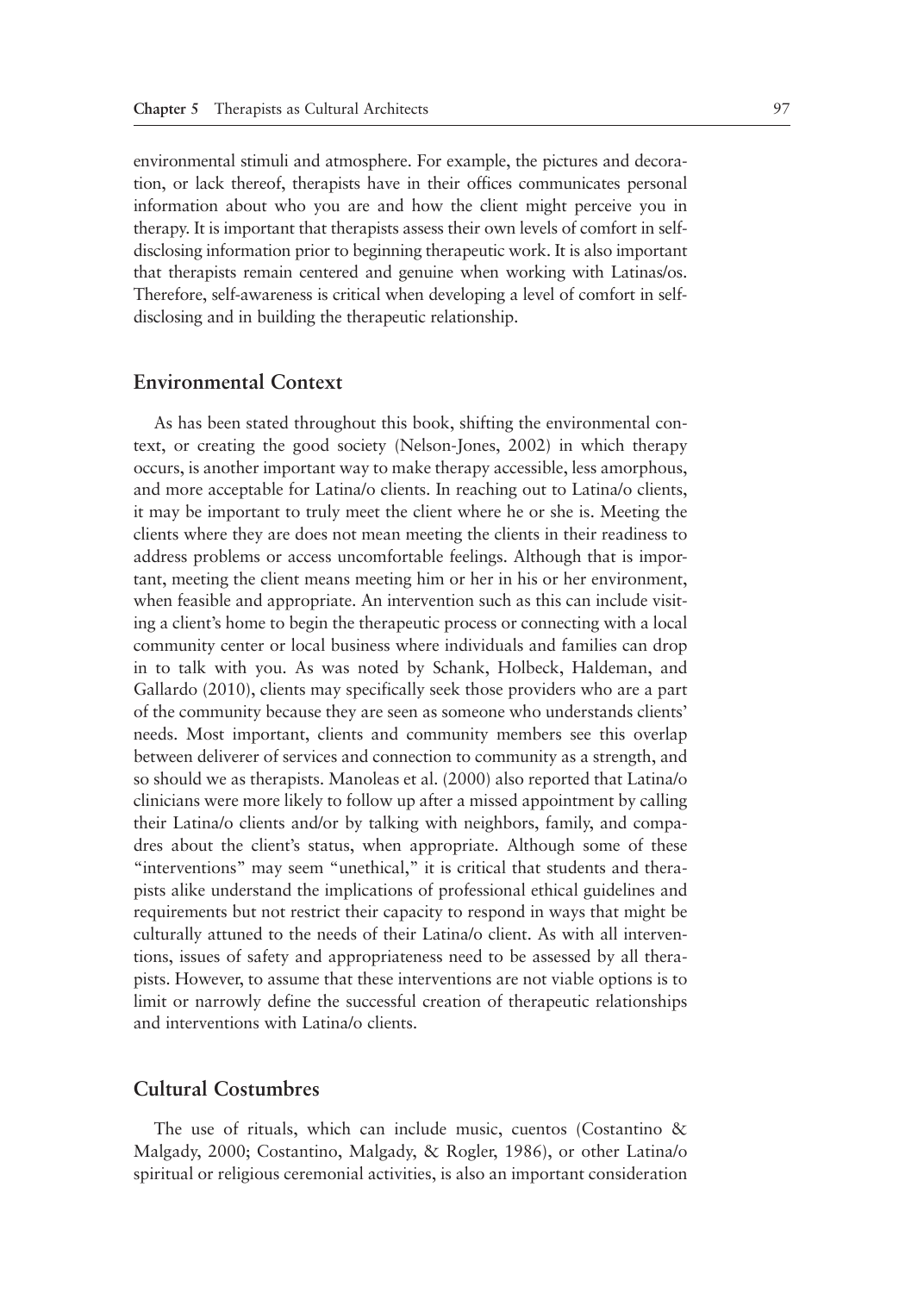when connecting with the client. By asking the client how you can make the therapeutic encounter culturally congruent and more defined for him or her, you are also inviting the client to build a relationship centered on his or her values, beliefs, and customs. Therapists may find themselves in situations where they need clients to educate and guide them through this process, and by acknowledging your own limitations, you are also humanizing the process of therapy between you and the client. This can be essential in establishing a therapeutic foundation.

#### **What's In a Name?**

Finally, addressing clients by their preferred ethnic self-identification, personal names, geographic identification (e.g., Nuyorican: New York–born Puerto Rican), titles, or by place in the family are all important. Therapists should consider directing their questioning in a way that elicits information about the roles and responsibilities of family members or individuals, if necessary. In doing so, therapists acknowledge the established family structure and relationships. Whether you are seeing one individual or the entire family, for Latinas/os, the observance of the family is central in conveying respect and honor. The family bond can be so strong for many Latinas/os that even when there is distance or conflict in the family, the desire to protect and maintain family dignity remains present. It is not safe to assume that because your Latina/o client is seeking assistance with family issues, he or she does not want to remain connected to, or protective of, family.

#### **Assessment \_\_\_\_\_\_\_\_\_\_\_\_\_\_\_\_\_\_\_\_\_\_\_\_\_\_\_\_\_\_\_\_\_\_\_\_\_\_\_\_\_\_\_\_**

The Latina/o Dimension of Personal Identity (Arredondo & Santiago-Rivera, as cited in Santiago-Rivera et al., 2002), the Multidimensional Ecosystemic Comparative Approach (MECA; Falicov, 1998), and cultural family genograms (Hardy & Laszloffy, 1995; McGoldrick, 1998) can all be useful frameworks to use when conducting a cultural assessment with Latina/o clients. These models provide an opportunity for the culturally responsive therapist to broaden his or her perspective, understanding, and assessment of Latinas/os. Moreover, these cultural assessment tools provide greater clarity regarding clients' strengths and allow for the implementation of existing resources, which can guide treatment planning, goal setting, and intervention strategies from a strength-based foundation, rather than a pathological one. Additionally, McAuliffe, Grothaus, Wininger, and Corriveau (2006) found that culturally oriented questioning can also be a useful assessment with culturally diverse populations. Culturally oriented questioning includes assessing the importance of culture for the client, understanding experiences of oppression, and understanding cultural values that shape the individual's life. The Latina/o client's life story, or personal narrative, is often the best source of information. The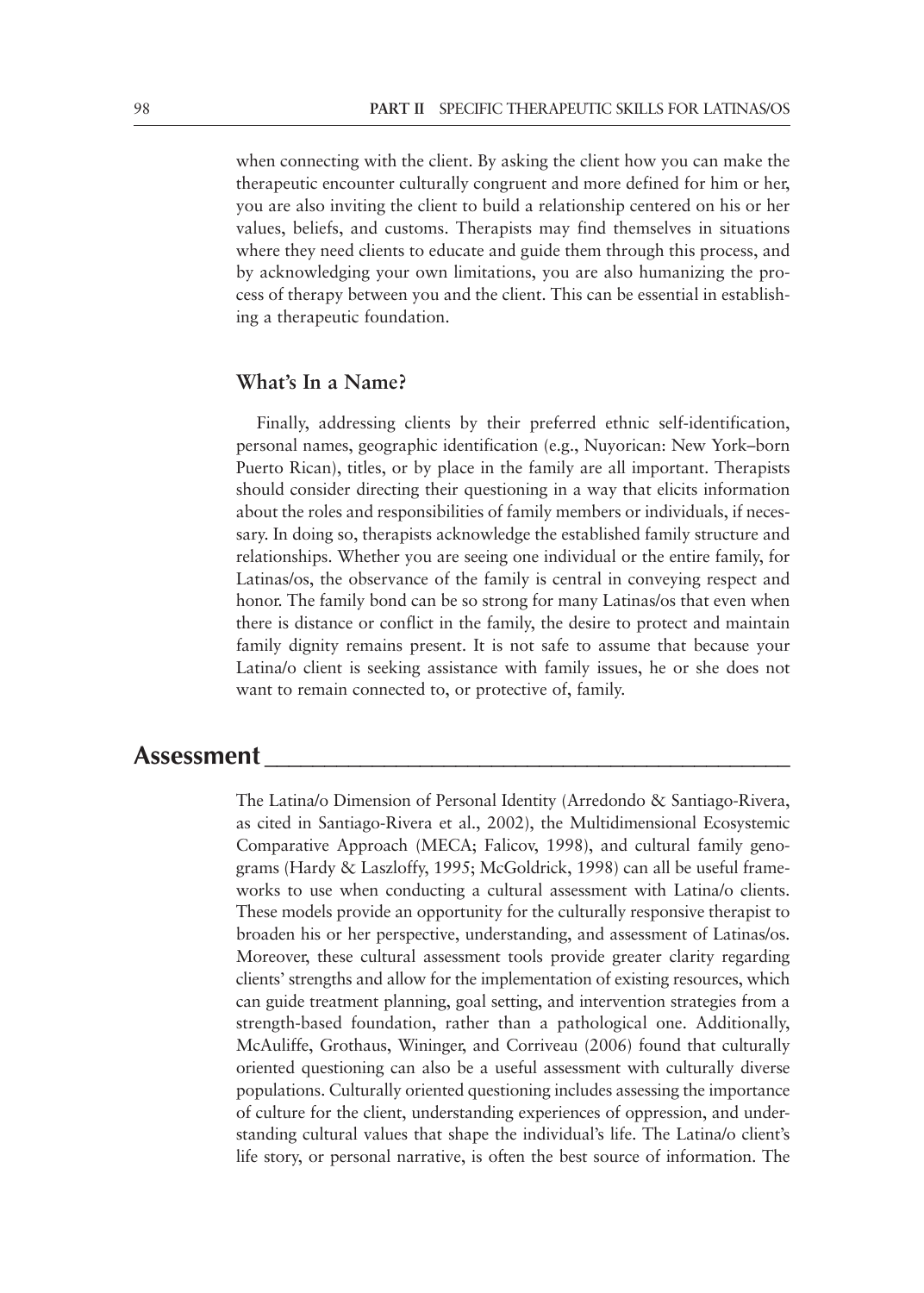cultural characteristics of a particular Latina/o subculture can be a useful beginning point in treatment, but it must be supplemented and validated through the use of culturally oriented questioning, to avoid any unintentional violations on the part of the therapist. It is critical that the therapist's "therapeutic bar" or measure of what is "normal" behavior connect to the identity, generational status, and context of each Latina/o client. Manoleas and Garcia (2003) provide three clinical algorithms as tools for psychotherapy with Latina/o clients: engagement, assessment-formulation, and intervention, which all encompass decision-making processes that integrate clinical, cultural, and environmental factors. In each of the three algorithms, Manoleas and Garcia provide the clinician with a decision-making sequence whereby the clinician engages in methodical decision making to inform the process of engaging, assessing, and finding the best treatment and intervention plan for the client. Their decision-making model can be used as a foundation and implemented throughout the L-SISM.

As was mentioned above, when assessing a Latina/o client, it is important to develop a cultural narrative with the client, perhaps utilizing a cultural genogram, and to demonstrate cultural responsiveness when diagnosing and using tests. More specifically, it is important to understand the ethnic identification of Latina/o individuals and families. A client who states he or she is Mexican American may yield very little information to the therapist if he or she does not strongly identify with that culture or have a strongly integrated Latina/o worldview. Identifying the roles gender, sexual orientation, religion/spirituality, or class play in the individual/family's social context is important when working with Latinas/os. It is safe to assume that your Latina/o client will identify within multiple life spaces and identities (e.g., third-generation Latina lesbian who is from a upper-middle-class background and living in New York vs. first-generation Latino heterosexual male who is from the working poor social class, and living in California). The multiple dimensions of geography, generation status, social class, sexual orientation, and context all play critical roles in understanding what may work with each of these individuals therapeutically. Hays's (2008) ADDRESSING model (Age and generational influences, Developmental disabilities and Disabilities acquired later in life, Religion and spiritual orientation, Ethnic and racial identity, Socioeconomic status, Sexual orientation, Indigenous heritage, National origin, and Gender) is another framework that includes a broader approach to understanding the multiple identities of each client. We suggest using this model as an outline when assessing any client.

#### **Culturally Congruent Diagnosis**

When shifting perspectives, it is also crucial for therapists to understand diagnostic categories as social constructions (McAuliffe & Associates, 2008). The use of diagnostic measures, particularly the Diagnostic and Statistical Manual of Mental Disorders (DSM-IV-TR; American Psychiatric Association, 2000), is a reflection of a specific cultural context that may or may not reflect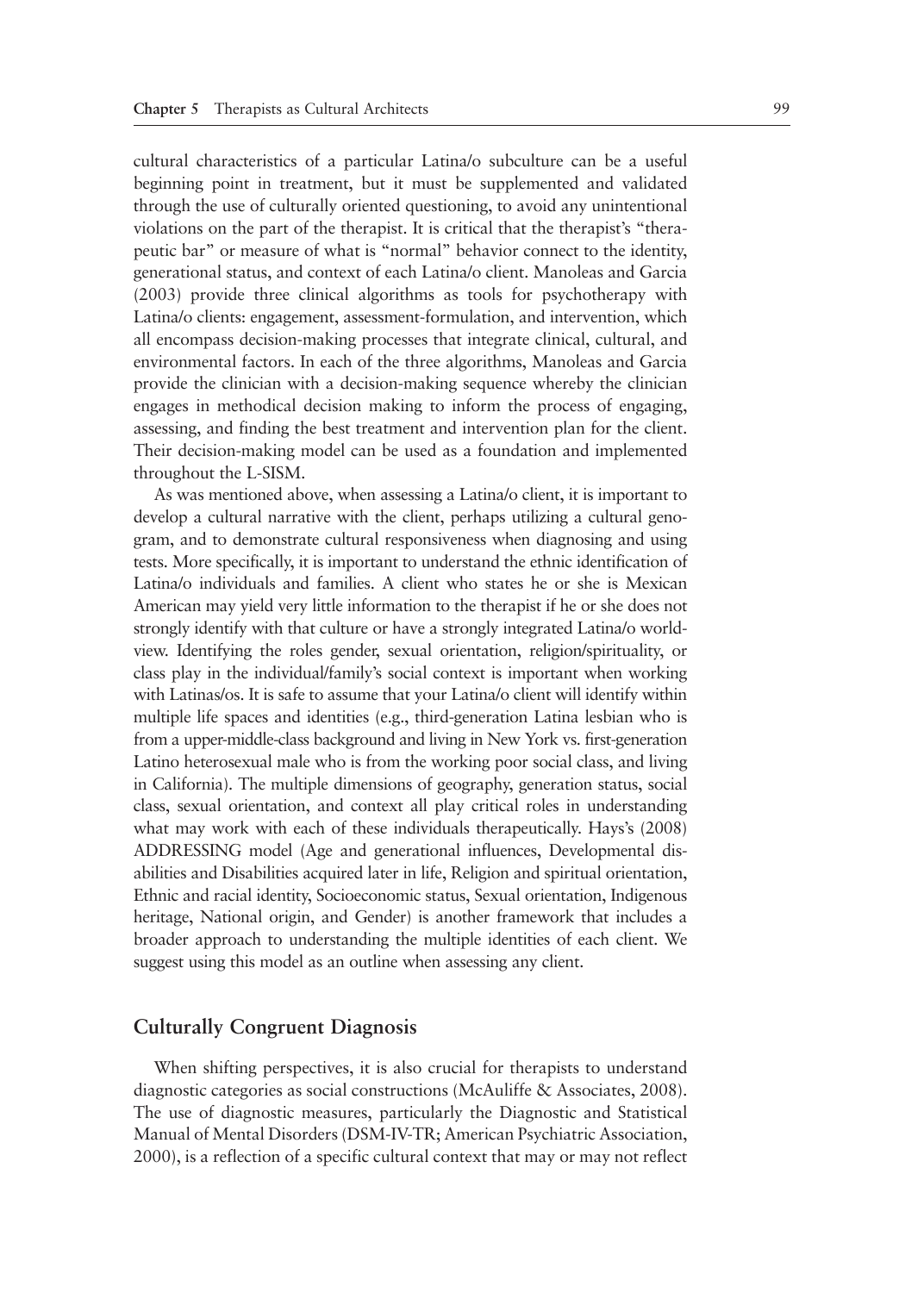the cultural reality for many Latinas/os. McAuliffe et al. (2008) recommend engaging in a three-step process to culturally responsive diagnosis: "(1) assessing client cultural identity and salience before diagnosing; (2) considering local descriptions of mental distress; and (3) working through the DSM in an Axis IV-III-I-II order" (p. 592). Assessing levels of connectedness to a Latina/o worldview, or identity orientation, can be useful because it may not be necessary to modify the therapeutic encounter if your Latina/o client strongly identifies with U.S. culture more than Latina/o culture.

There are varying ways of understanding mental distress and health concerns in various Latina/o cultural groups. For example, terms such as mal puesto (hexing), mal de ojo (evil eye), and ataques de nervios (feelings of panic or anxiety) are important Latina/o-specific terms to consider that may be more salient in one Latina/o subgroup over another (Harris, Velásquez, White, & Renteria, 2004; Ortiz et al., 2008). Finally, utilizing the *DSM-IV-TR* in an Axis IV-III-I-II hierarchy of consideration enables the therapist to assess any environmental and psychosocial issues (Axis IV) first, such as housing problems, relationship concerns, acculturation issues, discrimination, and so on. The Latina/o-responsive therapist can then move to assess any medical concerns (Axis III). This sequence can be important because the overlap between the physical and mental may have become more intertwined and connected. An assessment of other conditions that can be the focus of clinical insights (Axis I) should follow. It is important to consider culture in all aspects of treatment. "Disorders" that may be viewed as "abnormal" from a mainstream perspective may be acceptable cultural expressions for many Latina/o clients. For example, a Latina/o client may state that he or she "talks to the spirits" (McAuliffe & Associates, 2008). Although some therapists may consider such behavior a manifestation of personality concerns, this manifestation might be culturally congruent for the client and his or her community. As a result, assessment of personality disorders (Axis II) should be the last step for Latina/o clients. Because culture is as influential in determining personality as any other variable, it is critical that therapists use culture as a foundation to understand personality functioning and not as a last resort. Additionally, although we believe that culture is important to consider, we also understand that culture should not supplant therapists' existing clinical knowledge by assuming that culture can explain all behavior as "appropriate."

Finally, there are times when it becomes necessary to use traditional clinical assessments to assess and culturally diagnosis Latina/o clients and families. When these circumstances arise, it is vital that culturally appropriate instruments are used (Costantino, Flanagan, & Malgady, 2001; Graham, 2006; Suzuki, Kugler, & Aguiar, 2005; Velasquez et al., 2002) and interpreted accordingly, to take into account the social and cultural realities of Latina/o clients. In essence, it becomes essential that culture provide the framework for interpretation and analysis. McAuliffe and colleagues' (2006) three-step guide can also be useful here. In practice, the three-step process can help us learn, early on, the salience of culture for the individual (Step 1), learn what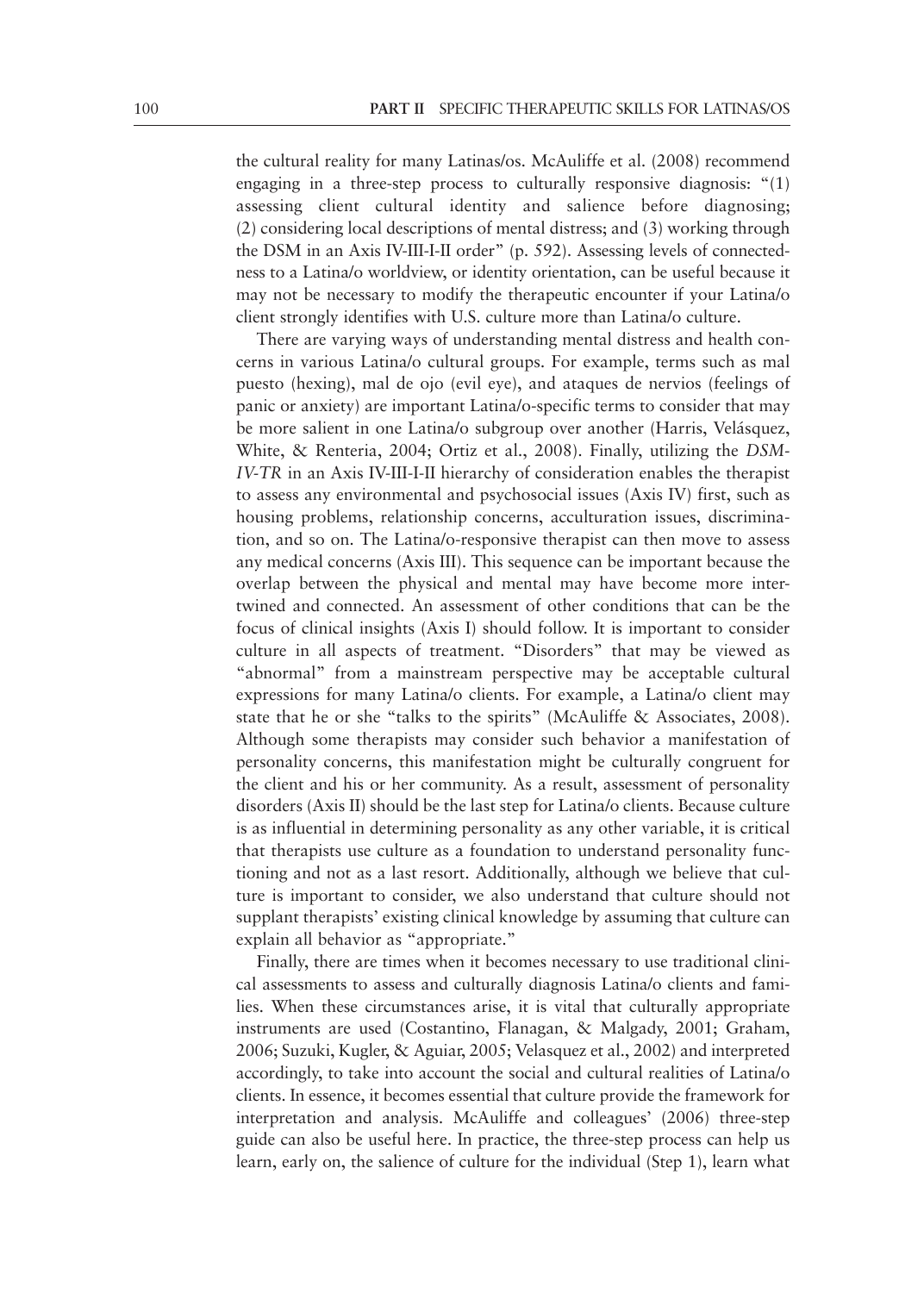miedo (fear) may mean within the client's local context (Step 2), while considering the psychosocial and environmental factors (Step 3) that may have contributed to the client's connection to culture, or lack thereof, and the causes of miedo. Although miedo, literally translated, means fear, it can also imply panic attacks, nervousness, and general anxiety. An examination of the ecological-systemic factors helps the therapist account for any generational and identity concerns, housing problems, health issues, and family relational concerns that impact the development of coping strategies, miedo in this example, or distress for the client. Ultimately, the therapist can use this information and insight to facilitate awareness for the client.

## **\_\_\_\_\_\_\_\_\_\_\_\_ Facilitating Awareness/Sociopolitical Context**

Once a therapist has moved beyond simply connecting with clients and culturally assessing and understanding presenting concerns from a cultural frame of reference, it then becomes important to transfer and join your clinical understanding of the client's presentation to that of the client and his or her context. The therapist's understanding of the sociopolitical context (discussed earlier) is critical to help facilitate awareness for the client, without invalidating his or her experiences or attempting to change any existing beliefs prematurely. It is important to help Latina/o clients make sense of their environments and understand the ways in which their problems may be byproducts of social injustices and political forces around them. This helps clients shift perspectives and reframe any socially constructed definitions they may hold regarding their presenting concerns and potential solutions.

Bronfenbrenner (1977, 1979, 1986) outlined a model that has been adapted for use with Latina/o communities. Bronfenbrenner's use of the micro, meso, exo, and macro systems provides clinicians with a framework from which the social context of Latina/o clients can be understood. Robbins et al. (2004) describe a structural ecosystems approach in working with Latinas/os that emphasizes the importance of understanding the intersection of systems that Latinas/os influence and are influenced by. This model was adapted from earlier work by Szapocznik (Szapocznik, Scoppetta, & King, 1978; Szapocznik et al., 1997).

#### **Ethnic Psychology**

Ethnic psychology, another facilitative model, highlights the importance of adapting "mainstream" psychotherapy to Latina/o clients, while remaining culturally and clinically ethical. Comas-Díaz (2006) uses the term *Latino ethnic psychology* to describe the application of cultural traditions and practices to healing and liberation. Latina/o ethnic psychology attempts to restore connectedness, foster liberation, and facilitate ethnic identity reformulation. It also aims to achieve sabiduría, a spiritual and existential type of wisdom.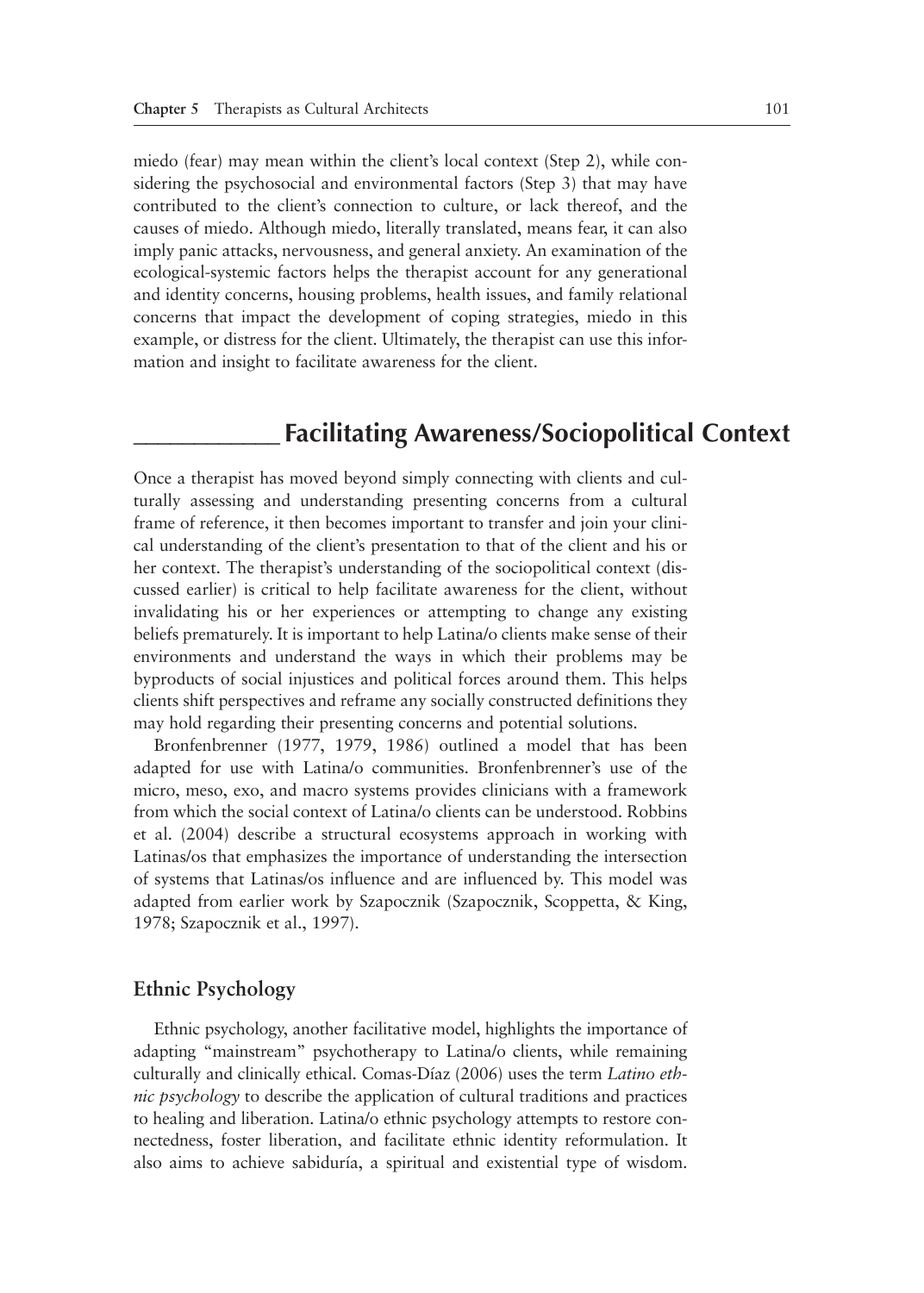Sabiduría involves the perception of life's setbacks as opportunities for spiritual development. Thus, distress offers an opening for integration and selfimprovement. Latina/o ethnic psychology embraces three core elements: contextualism, a construct that looks at the circumstances in which Latinas/os are rooted and how their perceptions, judgments, and behaviors tend to be guided by their connection to context; interconnectedness, or the assumption that the self is intertwined with the other; and magic realism, which refers to how Latinas/os' cognitive styles are highly reactive to imagery and fantasy and contain a dreamlike quality that infuses reality with imagination and mystery (Comas-Díaz, 2006).

Cuentos and dichos can be used in Latina/o ethnic psychology. Cuento therapy (Costantino & Malgady, 2000; Costantino et al., 1986) involves the use of folktales with ethnoculturally relevant stimuli in a social learning approach. Dichos (Aviera, 1996, 2002; Zuniga, 1992), or proverbs in the Spanish language, can be used by Latinas/os to capture the perception that life's challenges are opportunities for personal development and growth. For example, La gota de agua labra la piedra (A drop of water can carve a rock) can be used to illustrate how thoughts can gradually affect one's view of life and produce and maintain depression (Múnoz & Mendelson, 2005). Dichos teach the art of living by overcoming losses and celebrating one's blessings (Comas-Díaz, 2006). A therapist does not need to be fluent in Spanish to learn and incorporate dichos in therapy. However, as with all interventions, it is simply not enough to "know" the information; it is essential that therapists assess their linguistic competency to implement such interventions therapeutically.

#### **Liberation Psychology**

The Psychology of Liberation theory (Comas-Díaz, Lykes, & Alarcon, 1998; Martin-Baro, 1994) is another cultural frame that contextualizes for therapists what it means to "free" one from the forces that contaminate the lives of many Latinas/os. The need to expand the roles of "therapists" becomes fundamental in truly helping Latina/o clients heal. If we simply heal our clients in the "room," without intervening in the environments that created the distress to begin with, how much have we really accomplished? Therefore, in order to begin to depathologize our clients from socially created labels, helping them reflect and reframe their concerns in context and helping them understand obstacles that they have potentially created for themselves in learning to cope are imperative.

#### **Postmodern Perspectives**

The postmodern social deconstructionalist approaches of Solution-Focused Therapy (de Shazer, 1985; de Shazer & Berg, 1992) and Narrative Therapy (White, 1991, 1995) enable an externalization of problems from a strength-based perspective that focuses on the client's existing strengths and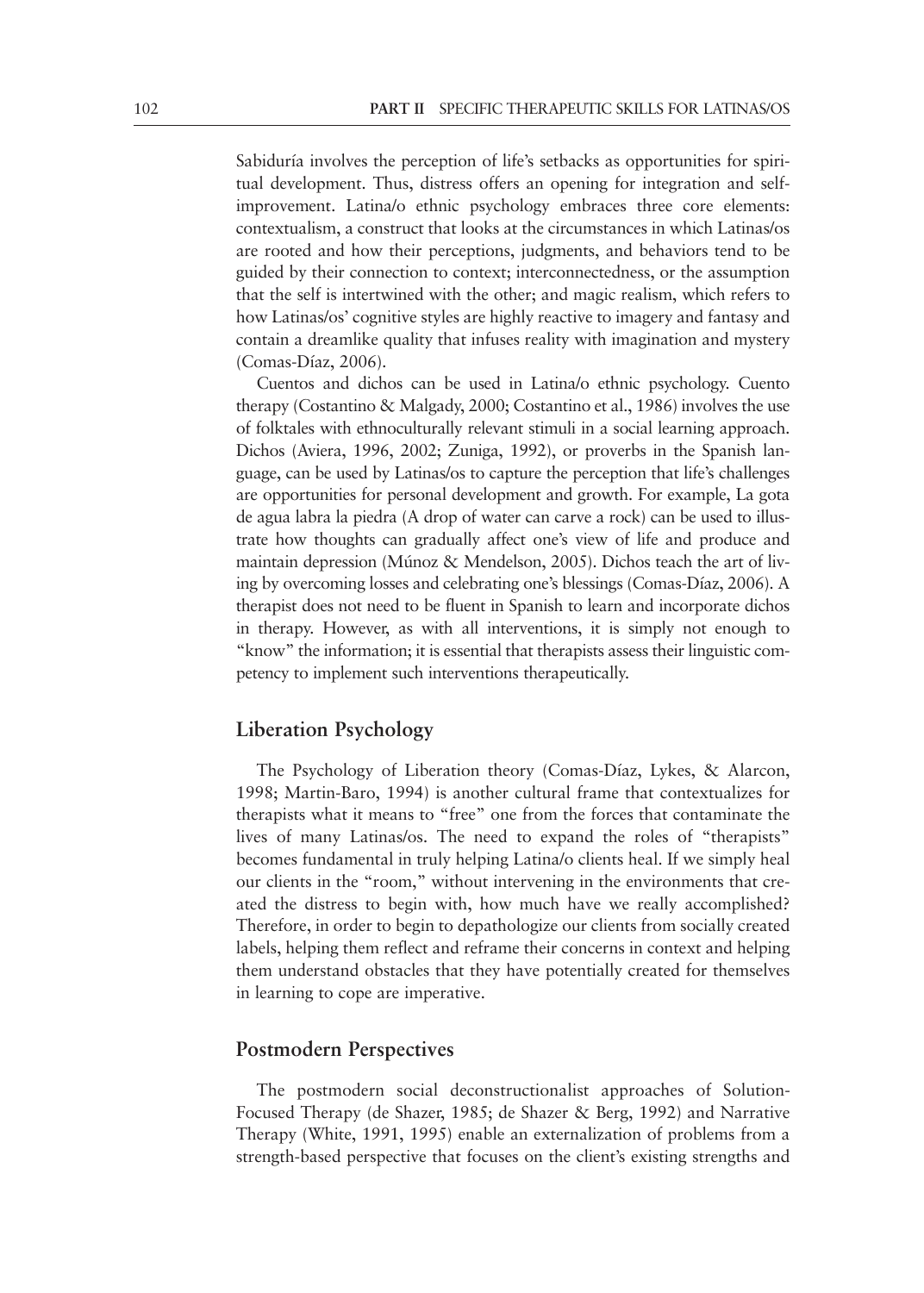exceptions. McAuliffe and Associates (2008) also highlight the importance of implementing a narrative approach to counseling culturally diverse individuals by re-authoring personal life stories, externalizing problems, and socially deconstructing labels that may have been imposed on the client as a result of distress. Semmler and Williams (2000) state that when implementing a narrative approach to understanding life stories, culture is inextricably connected to the client and cannot be seen as separate. In essence, attempts at separating culture from client are culturally irresponsible. Culture permeates the life stories clients disclose. Whether they are discussing religion, sexual orientation, or the intersections of both, culture is the guiding force that therapists can utilize to assess areas of strength and areas needing growth. Assigning readings for the client, being in the moment with the client, engaging in culturally oriented questioning, using dichos, and assessing the client's spiritual energy are ways of helping Latina/o clients gain insight.

## **\_\_\_\_\_\_\_\_\_\_\_\_\_\_\_\_\_\_\_\_\_\_\_\_\_\_\_\_\_\_\_\_\_\_\_\_\_\_ Setting Goals**

When setting goals with Latina/o clients, it is important to engage in a collaborative process that includes the client, the family, and community members, when appropriate. Goal setting can play a major role in maintaining an ongoing relationship with Latina/o clients. Inappropriate goal setting that is not congruent with the client's needs and cultural context can lead to early and more frequent drop-out rates and poor follow-through in therapy. In addition, assessing the client's identity status, level of education, socioeconomic status, and available resources is central to goal setting. Identity status, level of education, SES, and available resources become important in goal setting simply because goals may need to be modified and tailored to assist the client in achieving any aspired outcomes in therapy. This may seem like more of the same, but essentially this transforms the therapeutic relationship into a symbiotic one in which the therapist and client become active participants in the achievement of therapeutic goals. This further elaborates the need for clinicians to become cultural brokers (Stone, 2005) and social advocates (Sue & Sue, 2003) for their clients by joining with the client in a collaborative process. This sets in motion another shift in the traditional therapeutic role, from therapist to teacher, advocate, social architect, and problem solver. Moreover, therapists will need to manage the maintenance of goals set and implemented throughout the process of therapy.

## **\_\_\_\_\_\_\_\_\_\_\_\_\_\_\_\_\_\_ Taking Action and Instigating Change**

In order to truly create the needed change for Latina/o clients, it is important that therapists connect with the Latina/o community holistically. This translates into therapists seeking out educational and cultural experiences. Latina/o-centered therapists should consider redefining what progress means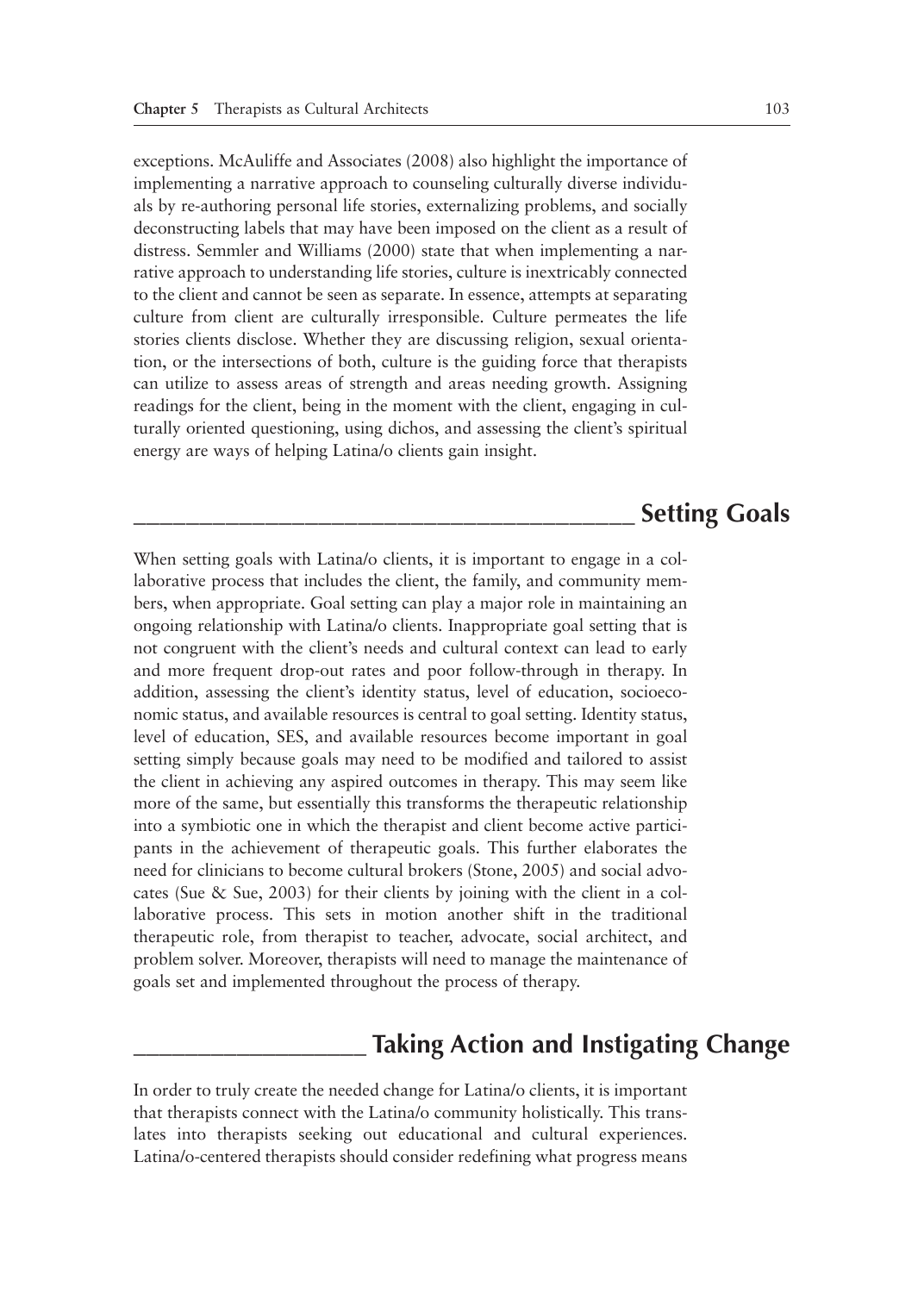in therapy from a Latina/o-centered frame of reference; how culture may change the way progress unfolds in treatment; and how to achieve change within the individual's local, cultural context and standards, and not by a generic standard typically used to measure effectiveness therapeutically. For some Latina/o clients, the "generic standard" may apply, depending on generational level or identity status, but therapists should not make the assumption that it does. Extending the couch to the community is important for this reason. As therapists begin to build more collaborative and consistent relationships with Latinas/os through immersion in the culture and extensive efforts to learn about cultural differences and similarities, they begin to genuinely and authentically understand what change and progress means in a culturally consistent and affirmative way for Latinas/os. More important, by engaging in extensive efforts to learn about Latina/o clients and culture, therapists automatically modify their role as "therapist." Their role must transform, at times, into the role of cultural engineers advocating on behalf of clients as clients attempt to problem solve and access existing internal strengths. Role modeling on the part of the therapist also demonstrates to Latina/o clients how to advocate and negotiate social and institutional barriers. In role modeling, therapists expand their roles from "traditional" provider to cultural architect, assisting clients to draw a personal blueprint of the needed changes in their lives, while building a cultural environment that is consistent with who they are, where they come from, and where they would like to go.

Additionally, the inclusion of family and important members of the community can play a significant role in initiating and achieving goals in therapy. The inclusion of trusted community members (e.g., indigenous healers, community leaders, church leaders) and family creates a systemic intervention that is culturally consistent with the client. Including the most important and significant people in the lives of Latinas/os can be helpful in developing ways to support clients beyond the therapy room. These processes, together, facilitate the empowerment of clients by helping them assume control over their lives, understand their Latina/o-ness in relation to the world around them, and gain self-knowledge. Extending the couch to the community implies seeking personal and professional experiences while also connecting with the client's community network through the client and his or her personal life story.

## **Feedback and Accountability\_\_\_\_\_\_\_\_\_\_\_\_\_\_\_\_\_\_\_\_\_\_\_\_\_**

Another important tenet in the process of conducting therapy with Latina/o clients is obtaining feedback and ensuring that therapist and client are accountable for their commitment to treatment. There are four goals in understanding accountability on the part of the therapist: (1) to understand the helpfulness of therapy by seeking ongoing clarification; (2) to facilitate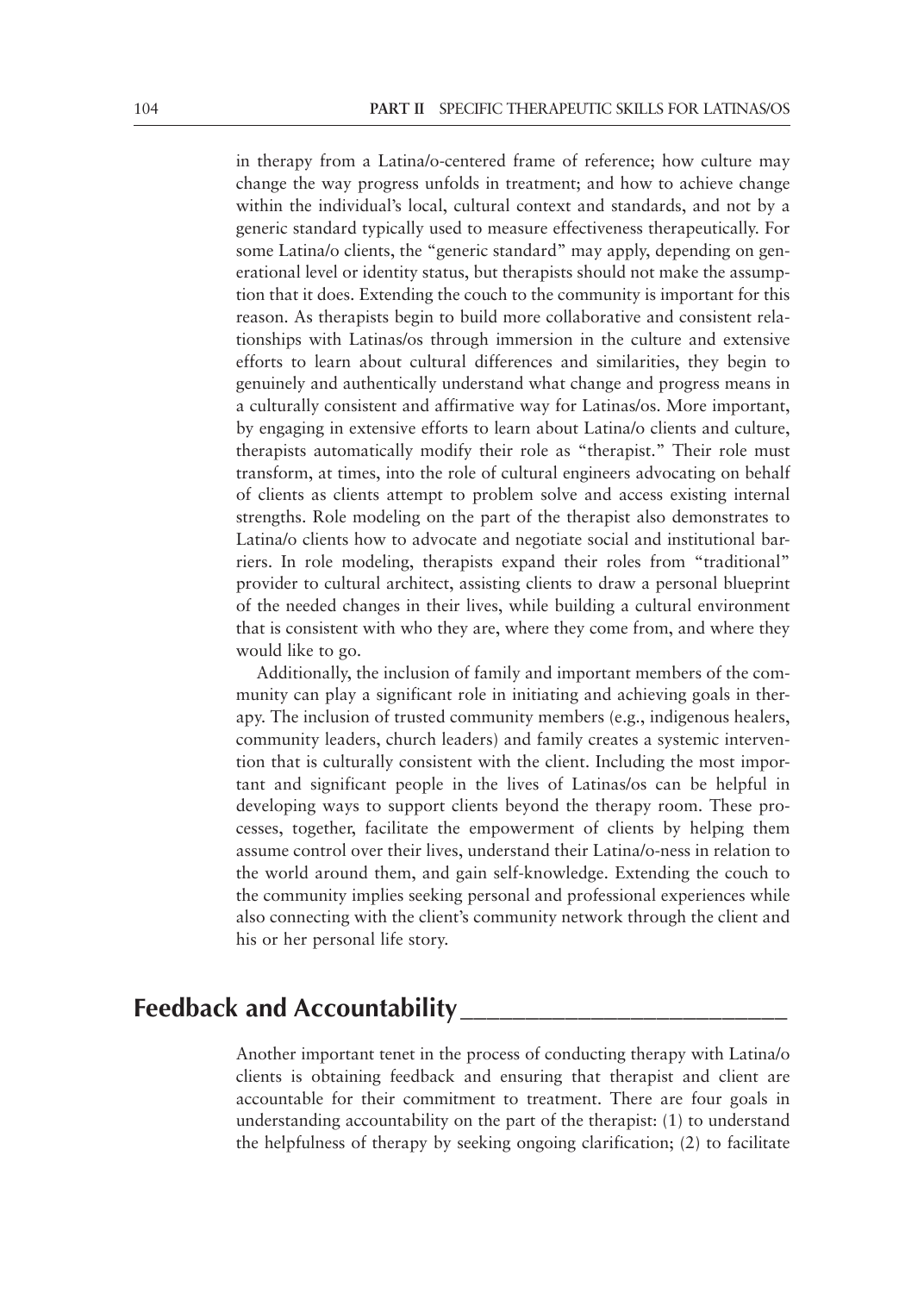the creation of change for the client, by the client; (3) to assess one's own process variables in therapy with Latinas/os; and (4) to understand Latinas/os and the Latina/o community enough to assess what a "successful" outcome means within a cultural context.

It is important for therapists to understand the role their clients want them to play in therapy. It is not safe to assume any particular role in therapy; rather, one should seek out clarification in this process. For many Latinas/os, engaging in therapy may mean seeking ongoing treatment when deeper insights into life circumstances are desired or seeking time-limited treatment for assistance with navigating one aspect or challenge in their life. Either of these roles may mean that therapists will need to take an active collaborative role with their clients and provide advice, consultation, and ongoing feedback, when necessary and appropriate. Whatever the therapist's role may be in therapy, therapists should always ensure that they have first taken responsibility to understand the culture enough to facilitate awareness for the client and to accurately assess a measure of success within the specific cultural context of the client. It is also important for therapists to understand that soliciting feedback from Latina/o clients may look different. Out of respect for the therapist, Latinas/os may not want to directly state what is working or what is not working. Therefore, it is important for the therapist to look beyond face value at times, to ensure that therapy is making a difference. Hopefully, therapists develop a greater sense of comfort in involving family and community in clients' stated outcome goals in therapy, where appropriate. This is a great way to solicit feedback in a way that may be more acceptable for Latina/o clients and their families.

### **\_\_\_\_\_\_\_\_\_\_\_\_\_\_\_\_\_\_\_\_\_\_\_\_\_\_\_\_\_\_\_\_\_\_\_\_\_\_\_\_\_ Conclusion**

The L-SISM is a foundation for conceptual consideration. Although the L-SISM highlights specific skills that can be used where appropriate, the process by which therapists choose to understand, extend their efforts to learn about Latina/o culture, and resist the urge to limit their capacity to understand and intervene in therapy is more critical to culturally attending to the needs of Latinas/os in therapy. Culturally responsive "skills" in therapy may not simply be the implementation of techniques, but more the process by which one engages in the therapeutic encounter. It is here that the "skill" of knowing what you know, knowing what you do not know, and knowing that there is information that you do not even know you do not know, is foundational to being culturally responsive. The case examples in the following chapters illustrate evidence-based practices within an L-SISM framework. Consistent with the EBPP definition, the authors have outlined any available research in the context of their clients' presenting problems, included their own clinical expertise and experience in their work, and have placed culture as primary to their work with these cases.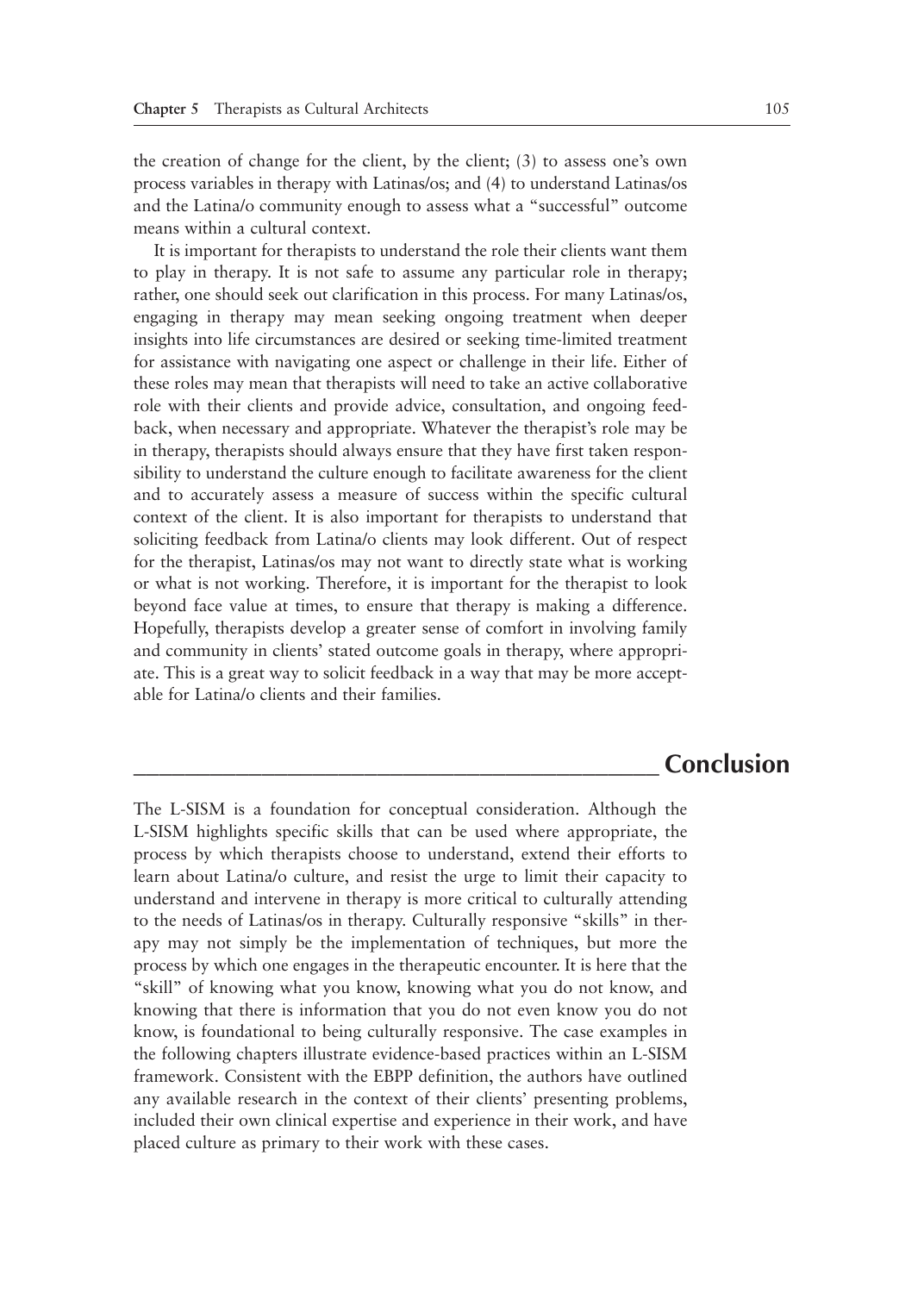## **References \_\_\_\_\_\_\_\_\_\_\_\_\_\_\_\_\_\_\_\_\_\_\_\_\_\_\_\_\_\_\_\_\_\_\_\_\_\_\_\_\_**

- Abraido-Lanza, F. F., Guier, C., & Colon, R. M. (1998). Psychological thriving among Latinas with chronic illness. *Journal of Social Issues, 54*(2), 405–424.
- Abreu, J. M., Goodyear, R. K., Campos, A., & Newcomb, M. D. (2000). Ethnic belonging and traditional masculinity ideology among African Americans, European Americans, and Latinas/os. *Psychology of Men & Masculinity, 1*(2), 75–86.
- Albert, R. D. (1996). A framework and model for understanding Latin American and Latino/Hispanic cultural patterns. In. D. Landis & R. S. Bhagat (Eds.), *Handbook of intercultural training* (2nd ed., pp. 327–348). Thousand Oaks, CA: Sage.
- Alegria, M., Canino, G., Rios, R., Vera, M., Calderon, J., Rusch, D., et al. (2002). Inequalities in the use of specialty mental health services among Latinas/os, African Americans, and non-Latino whites. *Psychiatric Services, 53,* 1547–1555.
- Alegria, M., Mulvaney-Day, N., Torres, M., Polo, A., Cao, Z., & Canino, G. (2007). Prevalence of psychiatric disorders across Latino subgroups in the United States. *American Journal of Public Health, 97,* 68–75.
- Alegria, M., Shrout, P. E., Woo, M., Guarnaccia, P., Sribney, W., Vila, D., et al. (2007). Understanding differences in past-year psychiatric disorders for Latinas/os living in the U.S. *Social Science and Medicine, 65,* 214–230.
- Altarriba, J. (1998). Counseling the Hispanic client: Cuban Americans, Mexican Americans, and Puerto Ricans. *Journal of Counseling and Development, 76*(4), 389–399.
- Altarriba, J., & Santiago-Rivera, A. L. (1994). Current perspectives on using linguistic and cultural factors in counseling the Hispanic client. *Professional Practice: Research and Practice, 25,* 388–397.
- American Psychiatric Association. (2000). *Diagnostic and statistical manual of mental disorders* (4th ed., Text rev.). Washington, DC: Author.
- American Psychological Association Presidential Taskforce on Evidence-Based Practice. (2006). Evidence-based practice in psychology. *American Psychologist, 61,* 271–285.
- Arciniega, G. M., Anderson, T. C., Tovar-Blank, Z. G., & Tracey, J. G. (2008). Toward a fuller conception of machismo: Development of a traditional machismo caballerismo scale. *Journal of Counseling Psychology, 55*(1), 19–33.
- Atkinson, D. R., Morten, G., & Sue, D. W. (1998). *Counseling American minorities: A cross-cultural perspective* (5th ed.). Boston: McGraw-Hill.
- Aviera, A. (1996). "Dichos" therapy group: A therapeutic use of Spanish language proverbs with hospitalized Spanish-speaking psychiatric patients. *Cultural Diversity and Mental Health, 2*(2), 73–87.
- Aviera, A. (2002). Culturally sensitive and creative therapy with Latino clients. *California Psychologist, 35*(4), 18.
- Balls Organista, P., Organista, K. C., & Kurasaki, K. (2003). The relationship between acculturation and ethnic minority mental health. In K. M. Chun, P. Balls Organista, & G. Marin (Eds.), *Acculturation: Advances in theory, measurement, and applied research* (pp. 139–161). Washington, DC: American Psychological Association.
- Bemak, F., & Chi-Yung Chung, R. (2008). Counseling refugees and migrants. In P. R. Pederson, J. G. Draguns, W. J. Lonner, & J. E. Trimble (Eds.), *Counseling across cultures* (6th ed., pp. 307–324). Thousand Oaks, CA: Sage.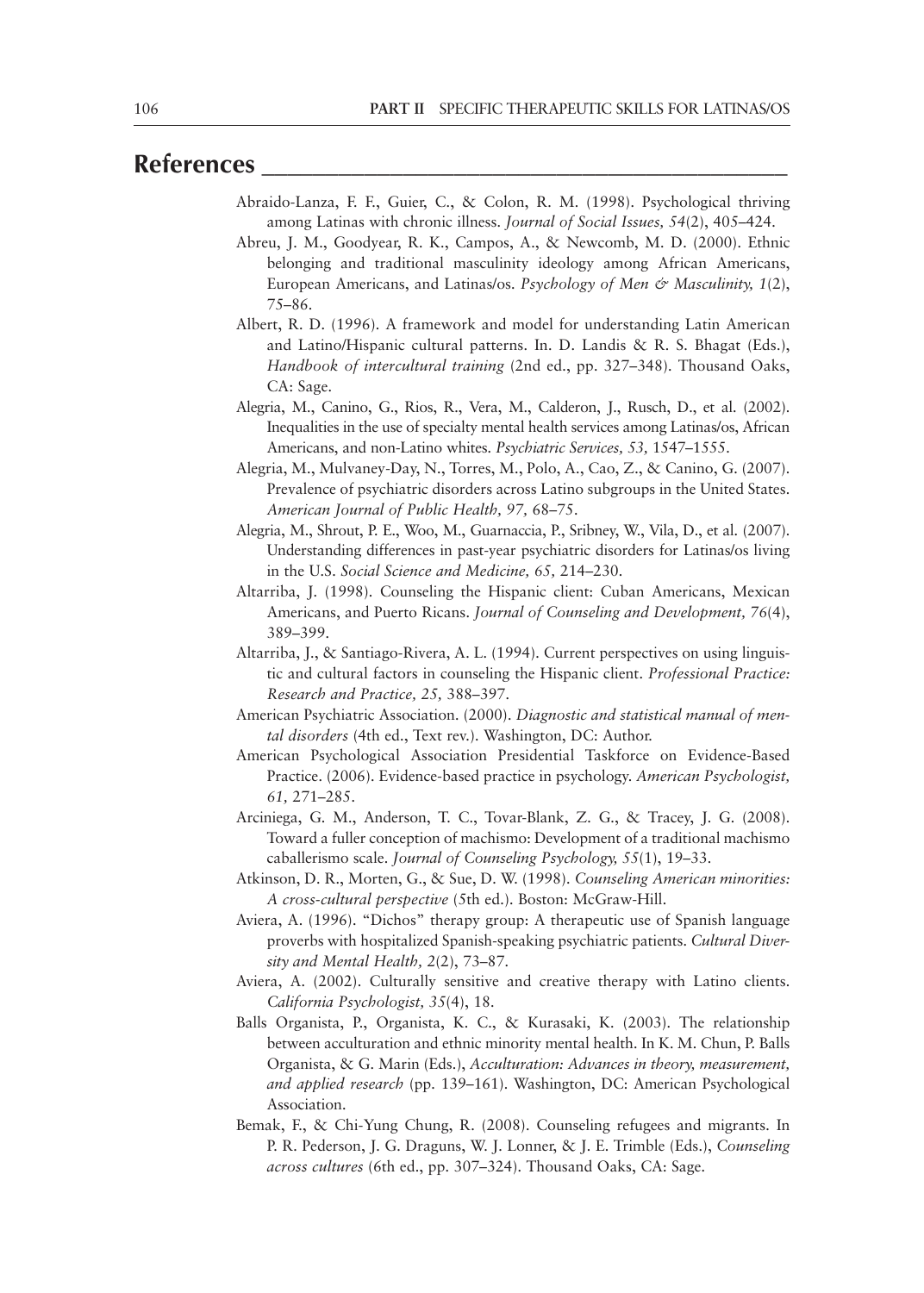- Bernal, M. E., & Knight, G. P. (1993). *Ethnic identity: Formation and transmission among Hispanics and other minorities.* Albany: State University of New York Press.
- Bronfenbrenner, U. (1977). Toward an experimental ecology of human development. *American Psychologist, 32,* 513–531.
- Bronfenbrenner, U. (1979). *The ecology of human development.* Cambridge, MA: Harvard University Press.
- Bronfenbrenner, U. (1986). Ecology of the family as a context for human development: Research perspectives. *Developmental Psychology, 22,* 723–742.
- Casas, M. J., & Pytluk, S. D. (1995). Hispanic identity development: Implications for research and practice. In J. G. Ponterotto, M. J. Casas, L. A. Suzuki, & C. M. Alexander (Eds.), *Handbook of multicultural counseling* (pp. 155–180). Thousand Oaks, CA: Sage.
- Cervantes, J. M. (2009). Ethical reminders in the evaluation of undocumented, immigrant Spanish-speaking families. *The California Psychologist, 42*(3), 10–13.
- Comas-Díaz, L. (2001). Hispanics, Latinas/os, or Americanos: The evolution of identity. *Cultural Diversity and Ethnic Minority Psychology, 7*(2), 115–120.
- Comas-Díaz, L. (2006). Latino healing: The integration of ethnic psychology into psychotherapy. *Psychotherapy: Theory, Research, Practice, Training, 43*(4), 436–453.
- Comas-Díaz, L., Lykes, M. B., & Alarcon, R. (1998). Ethnic conflict and psychology of liberation in Guatemala, Peru, and Puerto Rico. *American Psychologist, 53,* 778–792.
- Costantino, G., Flanagan, R., & Malgady, R. G. (2001). Narrative assessment: TAT, CAT, and TEMAS. In L. A. Suzuki, J. G. Ponterroto, & P. Meller (Eds.), *Handbook of multicultural assessment: Clinical, psychological, and educational applications*  (2nd ed., pp. 217–236). San Francisco: Jossey-Bass.
- Costantino, G., & Malgady, R. G. (2000). Multicultural and cross-cultural utility of the TEMAS (Tell-Me-A-Story) test. In R. H. Dana (Ed.), *Handbook of crosscultural and multicultural personality assessment* (pp. 481–513). Mahwah, NJ: Lawrence Erlbaum.
- Costantino, G., Malgady, R. G., & Rogler, L. H. (1986). Cuento therapy: A culturally sensitive modality for Puerto Rican children. *Journal of Consulting and Clinical Psychology, 54,* 639–645.
- Cuéllar, I., Sils, R. I., & Bracamontes, E. (2004). Acculturation: A psychological construct of continuing relevance for Chicana/o psychology. In R. J. Velásquez, L. M. Arrellano, & B. W. McNeill (Eds.), *The handbook of Chicana/o psychology and mental health* (pp. 23–42). Mahwah, NJ: Lawrence Erlbaum.
- de Shazer, S. (1985). *Keys to solutions in brief therapy.* New York: W. W. Norton.
- de Shazer, S., & Berg, I. K. (1992). Doing therapy: A post-structural re-vision. *Journal of Marital and Family Therapy, 18*(1), 71–81.
- Deaux, K. (2006). *To be an immigrant.* New York: Russell Sage Foundation.
- Delgado-Romero, E. A., Galvan, N., Hunter, M. R., & Torres, V. (2008). Latino/ Latina Americans. In G. McAuliffe (Ed.), *Culturally alert counseling: A comprehensive introduction* (pp. 323–352). Thousand Oaks, CA: Sage.
- Diaz-Martinez, A. M., & Escobar, J. I. (2002). Assessing and treating depressed Latino patients in primary care. *New Jersey Medicine, 99,* 37–39.
- Escobar, J. (2000). Immigration and mental health: Mexican Americans in the United States. *Harvard Review of Psychiatry, 8*(2), 64–72.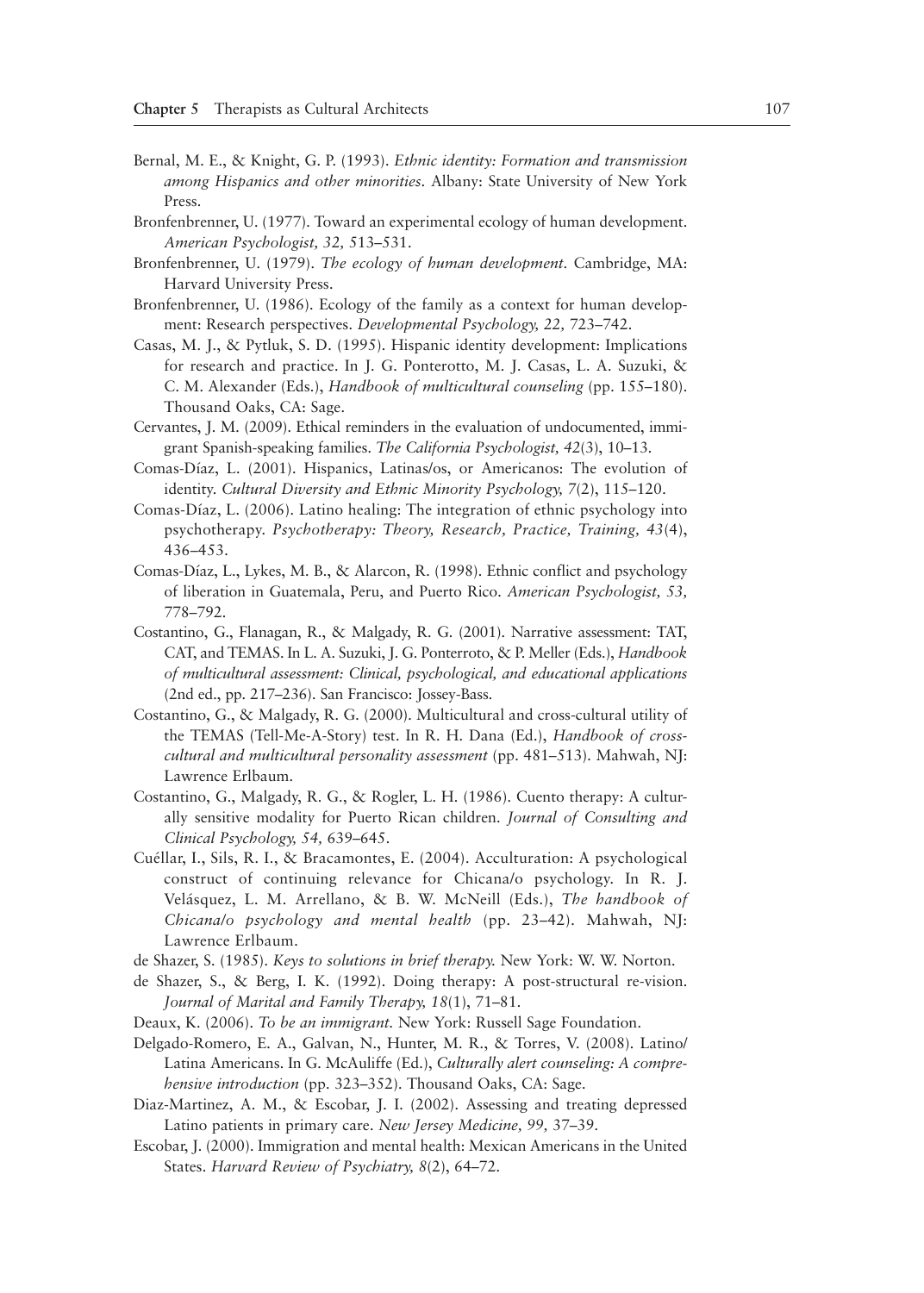- Espinosa, G., Elizondo, V., & Miranda, J. (2003, January). *Hispanic churches in American public life: A summary of findings* (Interim Report 2). Notre Dame, IN: University of Notre Dame, Institute for Latino Studies.
- Falicov, C. J. (1998). *Latino families in therapy: A guide to multicultural practice.* New York: Guilford Press.
- Falicov, C. J. (2007). Working with transnational immigrants: Expanding meanings of family, community, and culture. *Family Process, 46*(2), 157–171.
- Flaskerud, J. H. (2007). Cultural competence column: Acculturation. *Issues in Mental Health Nursing, 28,* 543–546.
- Fragoso, J. M., & Kashubeck, S. (2000). Machismo, gender role conflict, and mental health in Mexican American men. *Psychology of Men & Masculinity, 1*(2), 87–97.
- Fuligni, A. J., & Pedersen, S. (2002). Family obligation and the transition to young adulthood. *Developmental Psychology,* 856–868.
- Gallardo, M. E. (2006). Self-disclosure. In Y. Jackson (Ed.), *Encyclopedia of multicultural psychology* (pp. 418–420). Thousand Oaks, CA: Sage.
- Gallardo, M. E. (2010). Latina/o immigration: Humanizing communities and unifying voices. *The National Psychologist, 19*(4).
- Gallardo, M. E., & Curry, S. (2008). Machismo. In F. Leong (Ed.), *Encyclopedia of counseling* (Vol. 3, pp. 1207–1208). Thousand Oaks, CA: Sage.
- Gallardo, M. E., & Paoliello, Y. (2008). Familismo. In F. Leong (Ed.), *Encyclopedia of counseling* (Vol. 3, pp. 1149–1150). Thousand Oaks, CA: Sage.
- German, M., Gonzales, N. A., & Dumka, L. (2009). Familism values as a protective factor for Mexican-origin adolescents exposed to deviant peers. *Journal of Early Adolescence, 29*(1), 16–42.
- Gielen, U. P., Fish, J. M., & Draguns, J. G. (Eds.). (2004). *Handbook of culture, therapy, and healing.* Mahwah, NJ: Lawrence Erlbaum.
- Gil, A. G., Wagner, E. F., & Vega, W. A. (2000). Acculturation, familism, and alcohol use among Latino adolescent males: Longitudinal relations. *Journal of Community Psychology, 28*(4), 443–458.
- Graham, J. R. (2006). *MMPI-2 assessing personality and psychopathology* (4th ed.). New York: Oxford University Press.
- Hardy, K. V., & Laszloffy, T. A. (1995). The cultural genogram: Key in training culturally competent family therapists. *Journal of Marriage and Family Therapy, 21,* 227–237.
- Harrell, S., & Gallardo, M. E. (2008). Sociopolitical and community dynamics in the development of a multicultural worldview. In J. K. Asamen, M. L. Ellis, & G. Berry (Eds.), *The SAGE handbook of child development, multiculturalism, and media* (pp. 113-127)*.* Thousand Oaks, CA: Sage.
- Harris, M. L., Velasquez, R. J., White, J., & Renteria, T. (2004). Folk healing and curanderismo within the contemporary Chicana/o community: Current status. In R. J. Velasquez, L. M. Arellano, & B. W. McNeill (Eds.), *The handbook of Chicana/o psychology and mental health* (pp. 111–125). Mahwah, NJ: Lawrence Erlbaum.
- Hays, P. A. (2008). *Addressing cultural complexities in practice: Assessment, diagnosis, & therapy* (2nd ed.). Washington, DC: American Psychological Association.
- Heilemann, M. V., Lee, K. A., & Kury, F. S. (2002). Strengths and vulnerabilities of women of Mexican descent in relation to depressive symptoms. *Nursing Research, 51*(3), 175–182.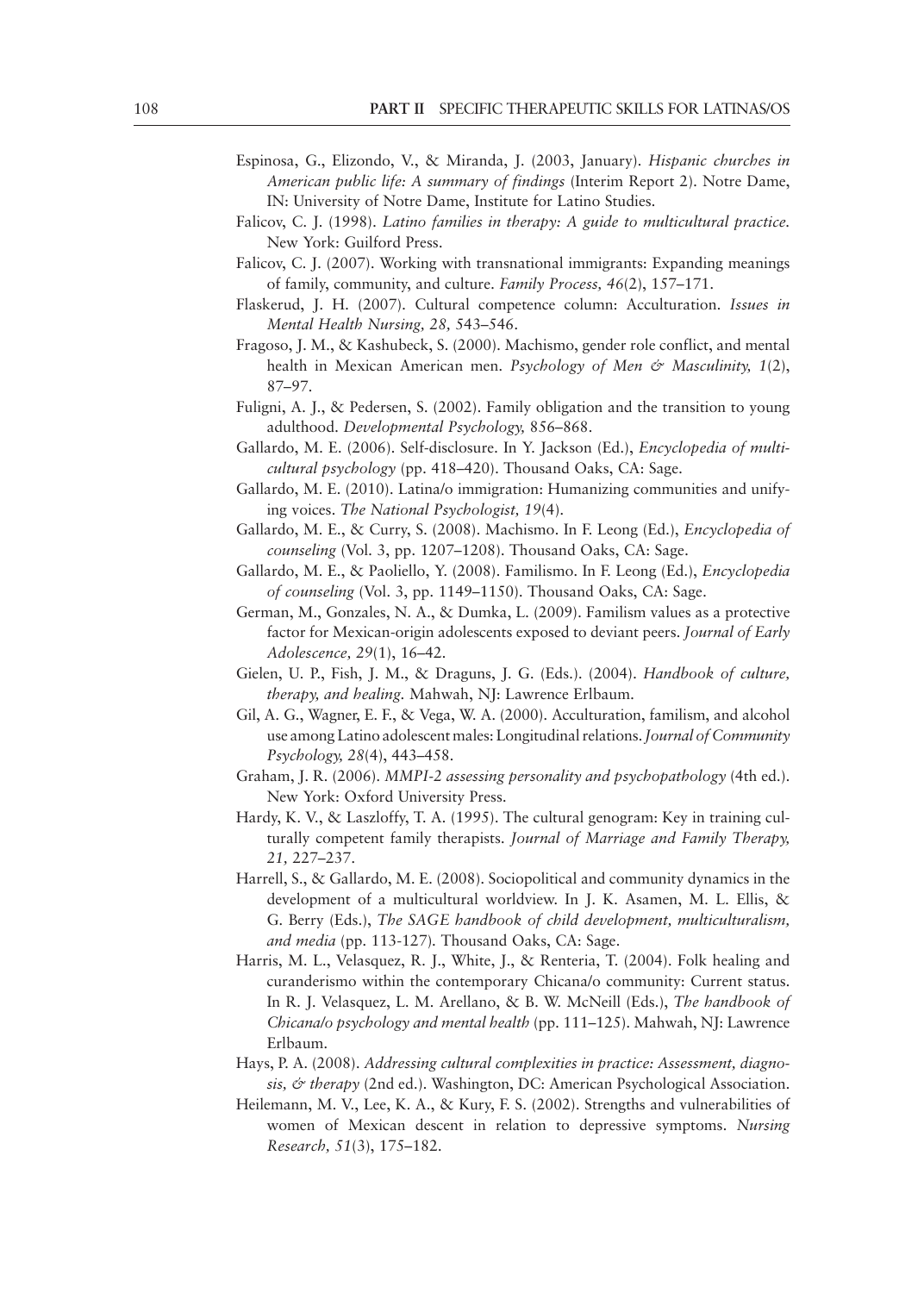- Holleran, L. K., & Waller, M. A. (2003). Sources of resilience among Chicano/a youth: Forging identities in the Borderlands. *Child and Adolescent Social Work Journal, 20*(5), 335–350.
- Hondagneu-Sotelo, P. (1992). Overcoming patriarchal constraints: The reconstruction of gender relationships among Mexican immigrant women and men. *Gender and Society, 6,* 393–415.
- Jenkins, J. H., & Cofresi, N. (1998). The sociosomatic course of depression and trauma: A cultural analysis of suffering and resilience in the life of a Puerto Rican woman. *Psychosomatic Medicine, 60,* 439–447.
- Kleinman, A., Eisenberg, L., & Good, B. (1978). Culture, illness, and care: Clinical lessons from anthropologic and cross-cultural research. *Annals of Internal Medicine, 88,* 251–258.
- Knight, G., Bernal, M., Cota, M., Garza, C., & Ocampo, K. (1993). Family socialization and Mexican American identity and behavior. In M. Bernal & G. Knight (Eds.), *Ethnic identity: Formation and transmission among Hispanics and other minorities* (pp. 105–130). Albany: State University of New York Press.
- Lakes, K., Lopez, S. R., & Garro, L. C. (2006). Cultural competence and psychotherapy: Applying anthropologically informed conceptions of culture. *Psychotherapy: Theory, Research, Practice, Training, 43*(4), 380–396.
- Lara, M., Gamboa, C., Kahramanian, M. I., Morales, L. S., & Hayes-Bautista, D. E. (2005). Acculturation and Latino health in the United States: A review of the literature and the sociopolitical context. *Annual Review of Public Health, 26,* 367–397.
- Leigh, W. A., & Huff, D. (2006). *Women of color health data book: Adolescents to seniors.* Washington, DC: National Institutes of Health, Office of Research on Women's Health.
- Manoleas, P., & Garcia, B. (2003). Clinical algorithms as a tool for psychotherapy with Latino clients. *American Journal of Orthopsychiatry, 73*(2), 154–166.
- Manoleas, P., Organista, K., Negron-Velasquez, G., & McCormick, K. (2000). Characteristics of Latino mental health clinicians: A preliminary examination. *Community Mental Health Journal, 36*(4), 383–394.
- Marín, G., & Marín, B. V. (1991). *Research with Hispanic populations.* London: Sage.
- Martin-Baro, I. (1994). *Writings for a liberation psychology.* Cambridge, MA: Harvard University Press.
- McAuliffe, G. J., & Associates (Eds.). (2008). *Culturally alert counseling: A comprehensive introduction.* Thousand Oaks, CA: Sage.
- McAuliffe, G., Grothaus, T., Pare, D., & Wininger, A. (2008). The practice of culturally alert counseling. In G. McAuliffe & Associates (Eds.), *Culturally alert counseling: A comprehensive introduction* (pp. 570–631)*.* Thousand Oaks, CA: Sage.
- McAuliffe, G. J., Grothaus, T., Wininger, A., & Corriveau, S. (2006). *Content analysis of the multicultural counseling intervention literature*. Unpublished manuscript, Old Dominion University, Norfolk, VA.
- McGoldrick, M. (1998). Introduction: Re-visioning family therapy through a cultural lens. In M. McGoldrick (Ed.), *Revisioning family therapy: Race, culture, and gender in clinical practice* (pp. 3–19). New York: Guilford Press.
- McNeill, B. W., & Cervantes, J. (2008). *Latina/o healing practices: Mestizo and indigenous perspectives.* New York: Routledge.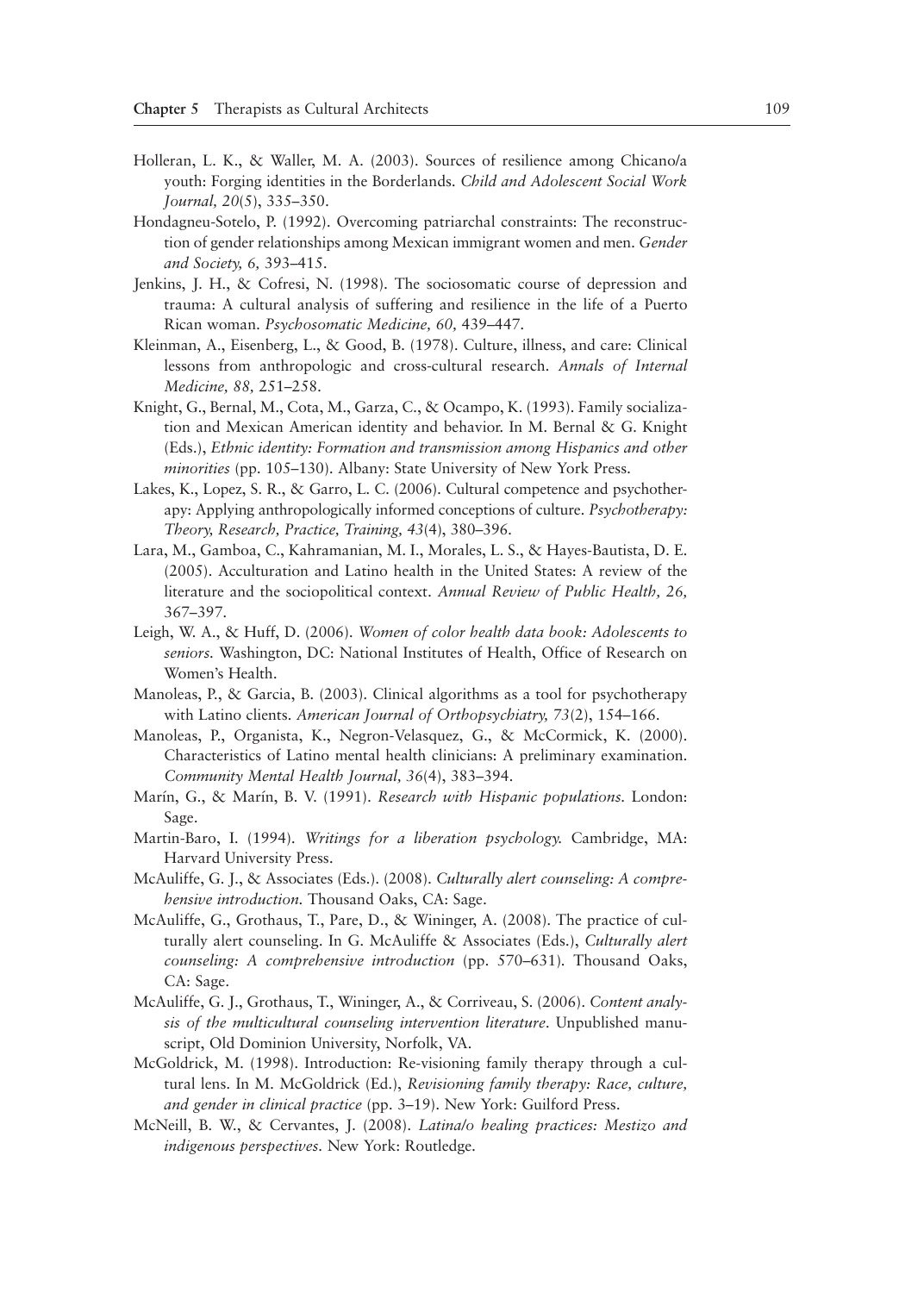- McNeill, B. W., Prieto, L., Niemann, Y. F., Pizarro, M., Vera, E. M., & Gómez, S. (2001). Current directions in Chicana/o psychology. *The Counseling Psychologist, 29,* 5–17.
- Mirande, A. (1997). *Hombres y machos: Masculinity and Latino culture.* Boulder, CO: Westview Press.
- Múnoz, R. F., & Mendelson, T. (2005). Toward evidence-based interventions for diverse populations: The San Francisco General Hospital prevention and treatment manuals. *Journal of Clinical and Counseling Psychology*, 73, 790–799.
- Neff, J. A. (2001). Confirmatory factor analyses of a measure of "machismo" among Anglo, African American, and Mexican American male drinkers. *Hispanic Journal of Behavioral Sciences, 23*(2), 171–188.
- Nelson-Jones, R. (2002). Diverse goals for multicultural counseling and therapy. *Counseling Psychology Quarterly, 15*(2), 133–143.
- Ogbu, J. U. (1994). Racial stratification and education in the United States: Why inequality exists. *Teachers College Record, 98*(2), 264–298.
- Ogbu, J. U., & Simons, H. D. (1998). Voluntary and involuntary minorities: A culturalecological theory of school performance with some implications for education. *Anthropology & Education Quarterly, 29*(2), 155–188.
- O'Neil, J. M. (2008). Summarizing twenty-five years of research on men's gender role conflict using the Gender Role Conflict Scale: New research paradigms and clinical implications. *The Counseling Psychologist, 36*(3), 358–445.
- Organista, K. (2006). Cognitive-behavioral therapy with Latinos and Latinas. In P. A. Hays & G. Y. Iwamasa (Eds.), *Culturally responsive cognitive-behavioral therapy* (pp. 73–96). Washington, DC: American Psychological Association.
- Ortiz, F. A., Davis, K. G., & McNeill, B. W. (2008). Curanderismo: Religious and spiritual worldviews and indigenous healing traditions. In B. W. McNeill & J. M. Cervantes (Eds.), *Latina/o healing traditions: Mestizo and indigenous perspectives* (pp. 271–302). New York: Routledge.
- Padilla, A. (2006). Bicultural social development. *Hispanic Journal of Behavioral Sciences, 28,* 467–497.
- Parra-Cardona, J. R., Bulock, L. A., Imig, D. R., Villarruel, F. A., & Gold, S. J. (2006). Trabajando duro todos los dias: Learning from the life experiences of Mexican-origin migrant families. *Family Relations, 55,* 361–375.
- Phinney, J. (1990). Ethnic identity in adolescents and adults: Review of research. *Psychological Bulletin, 108,* 499–514.
- Phinney, J. (1993). A three-stage model of ethnic identity development in adolescence. In M. Bernal & G. Knight (Eds.), *Ethnic identity: Formation and transmission among Hispanics and other minorities* (pp. 61–80). Albany: State University of New York Press.
- Pizarro, M., & Vera, E. L. (2001). Chicana/o ethnic identity research: Lessons for researchers and counselors. *The Counseling Psychologist, 29,* 91–117.
- Quintero, G. A., & Estrada, A. L. (1998). Cultural models of masculinity and drug use: "Machismo," heroin and street survival on the U.S.-Mexican border. *Contemporary Drug Problems, 25,* 147–168.
- Rajaram, S. S., & Rashidi, A. (1998). Minority women and breast cancer screening: The role of cultural explanatory models. *Preventive Medicine, 27,* 757–764.
- Robbins, M. S., Schwartz, S., & Szapocznik, J. (2004). Structural ecosystems theory with Hispanic adolescents exhibiting disruptive behavior disorders. In J. R. Ancis (Ed.), *Culturally responsive interventions: Innovative approaches to working with diverse populations* (pp. 71–99). New York: Brunner-Routledge.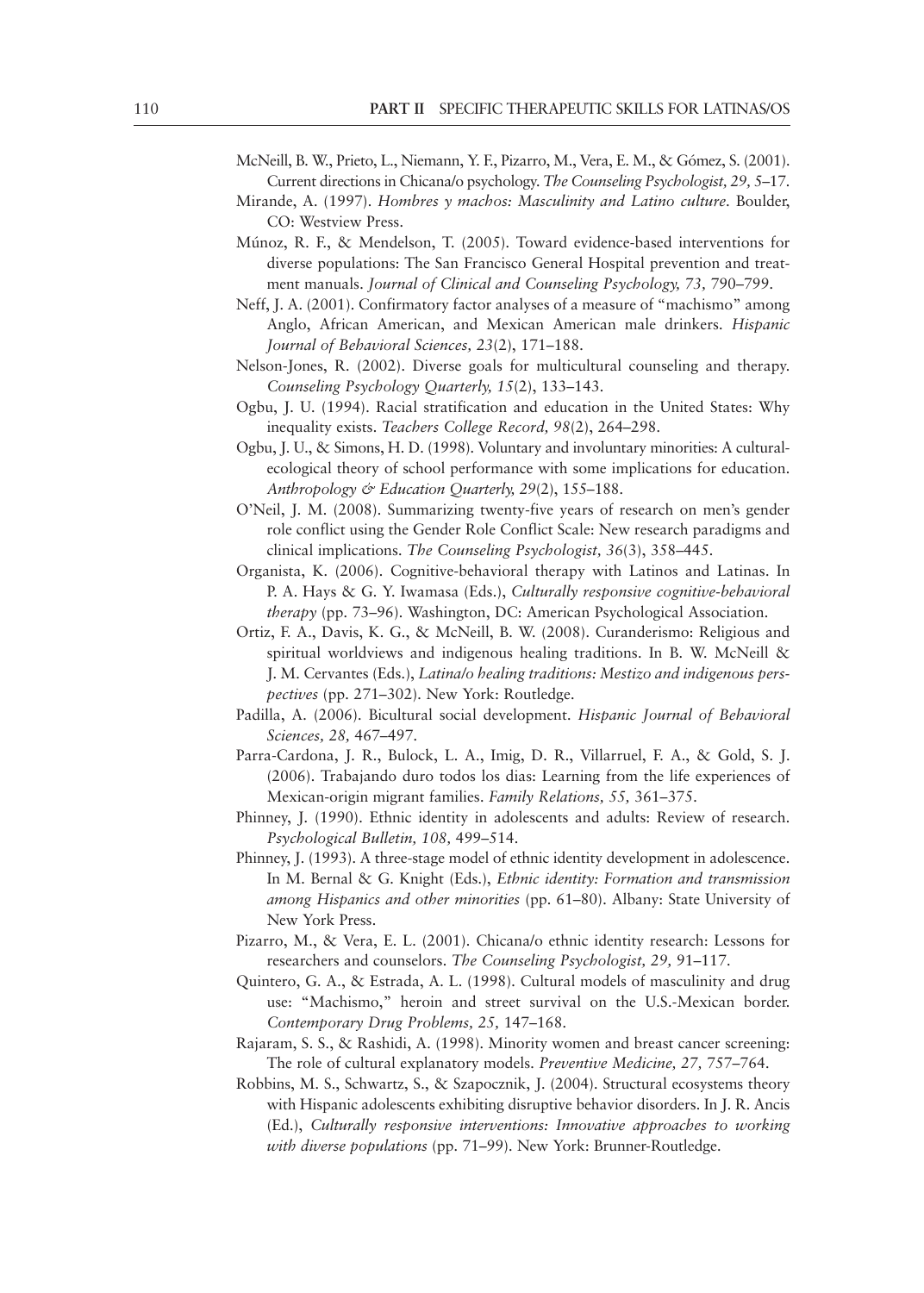- Rodriguez, N., Mira, C. B., Paez, N. D., & Myers, H. F. (2007). Exploring the complexities of familism and acculturation: Central constructs for people of Mexican origin. *American Journal of Community Psychology, 39,* 61–77.
- Ruiz, A. S. (1990). Ethnic identity: Crisis and resolution. *Journal of Multicultural Counseling and Development, 18,* 29–40.
- Ruiz, M. E. (2007). Familismo and filial piety among Latino and Asian elders: Reevaluating family and social support. *Hispanic Health Care International, 5*(2), 81–89.
- Santiago-Rivera, A. L. (1995). Developing a culturally sensitive treatment modality for bilingual Spanish-speaking clients: Incorporating language and culture in counseling. *Journal of Counseling and Development, 74,* 12–17.
- Santiago-Rivera, A. L., & Altarriba, J. (2002). The role of the language in therapy with the Spanish-English bilingual client. *Professional Psychology: Research and Practice, 33*(1), 30–38.
- Santiago-Rivera, A. L., Arredondo, P., & Gallardo-Cooper, M. (2002). *Counseling Latinas/os and la familia: A practical guide.* Thousand Oaks, CA: Sage.
- Schank, J. A., Holbeck, C. M., Haldeman, D. C., & Gallardo, M. E. (2010). Ethical issues in small communities: Expanding the definition and discussion. *Professional Psychology: Research and Practice 41*(6), 501–510.
- Semmler, P. L., & Williams, C. B. (2000). Narrative therapy: A storied context of multicultural counseling. *Journal of Multicultural Counseling and Development, 28,* 51–62.
- Spencer-Rodgers, J., & Collins, N. L. (2006). Risk and resilience: Dual effects of perceptions of group disadvantage among Latinas/os. *Journal of Experimental Social Psychology, 42,* 729–737.
- Stone, J. H. (2005). *Culture and disability.* Thousand Oaks, CA: Sage.
- Suarez-Orozco, C., Todorova, I. L. G., & Louie, J. (2002). Making up for lost time: The experience of separation and reunification among immigrant families. *Family Process, 41*(4), 625–643.
- Sue, D. W., & Sue, D. (2003). *Counseling the culturally diverse: Theory and practice* (4th ed.). New York: John Wiley & Sons.
- Suzuki, L. A., Kugler, J. K., & Aguiar, L. J. (2005). Assessment practices in racialcultural psychology. In R. T. Carter (Ed.), *Handbook of racial-cultural psychology and counseling: Training and practice* (Vol. 2, pp. 297–315). Hoboken, NJ: John Wiley & Sons.
- Szapocznik, J., Kurtines, W., Santisteban, D. A., Pantin, H., Scoppetta, M., Mancilla, Y., et al. (1997). The evolution of structural ecosystems theory for working with Latino families. In J. G. Garcia & M. C. Zea (Eds.), Psychological interventions and research with Latino populations (pp. 156–180). Boston: Allyn & Bacon.
- Szapocznik, J., Scoppetta, M., & King, O. E. (1978). Theory and practice in matching treatment to the special characteristics and problems of Cuban immigrants. *Journal of Community Psychology, 6,* 112–122.
- Tajfel, H., & Turner, J. (1986). The social identity theory of intergroup behavior. In W. Austin & S. Worchel (Eds.), *The social psychology of intergroup relations* (pp. 7–24). Monterey, CA: Brooks/Cole.
- Torres, J. B., Solberg, S. H., & Carlstrom, A. H. (2002). The myth of sameness among Latino men and their machismo. *American Journal of Orthopsychiatry, 72*(2), 163–181.